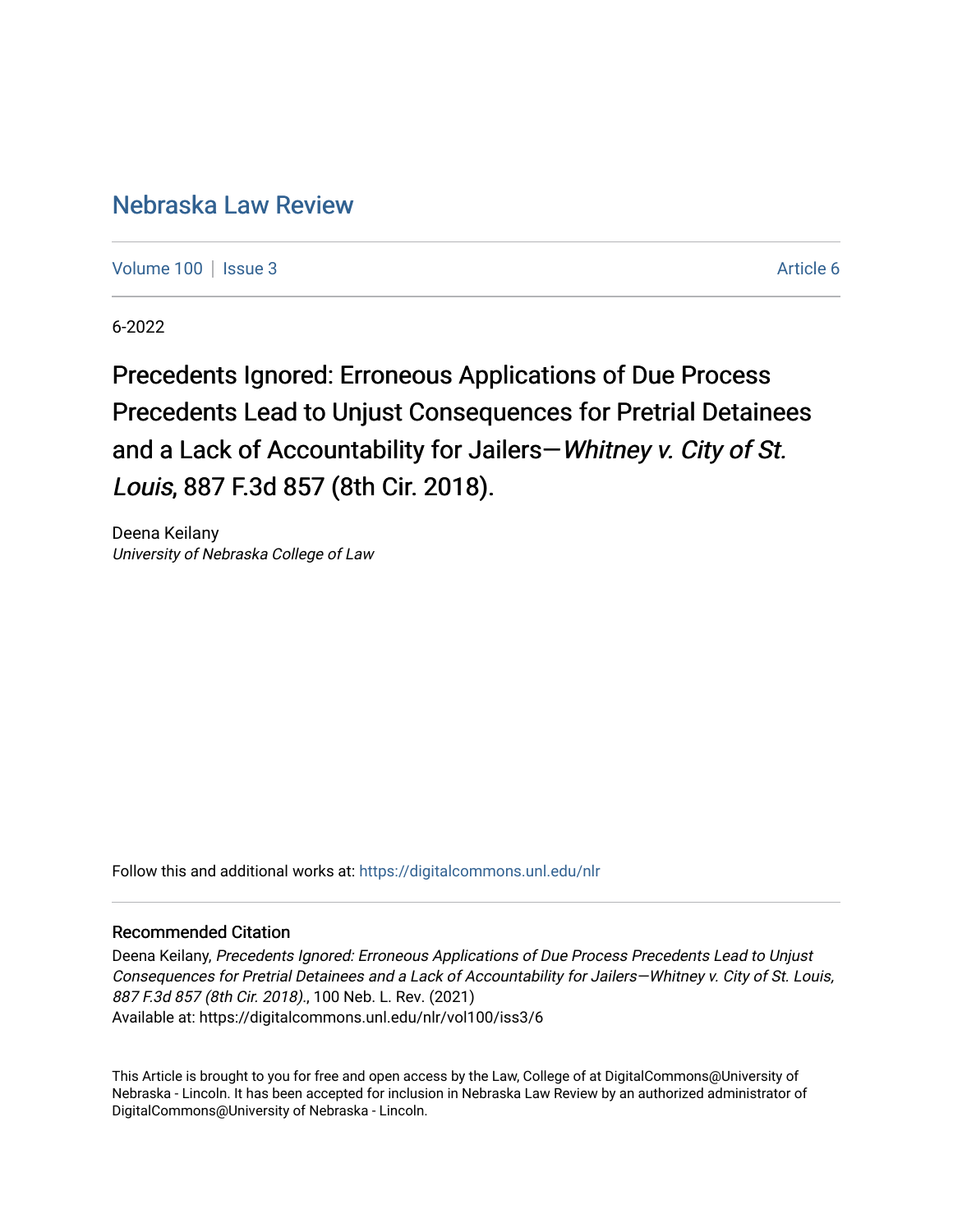Note\*

Precedents Ignored: Erroneous Applications of Due Process Precedents Lead to Unjust Consequences for Pretrial Detainees and a Lack of Accountability for Jailers—*Whitney v. City of St. Louis*, 887 F.3d 857 (8th Cir. 2018).

# TABLE OF CONTENTS

|     |                                                                                              | 763 |
|-----|----------------------------------------------------------------------------------------------|-----|
| П.  |                                                                                              | 765 |
|     | A. The Evolution of Prisoner and Pretrial Detainee                                           | 768 |
|     | B. Kingsley v. Hendrickson                                                                   | 770 |
|     | C. The Post-Kingsley Split                                                                   | 773 |
| Ш.  |                                                                                              | 775 |
| IV. | The Eighth Circuit Erred in Deciding Whitney                                                 | 776 |
|     | A. Pretrial Detainees' Claims Must Be Reviewed                                               |     |
|     | Through an Objective Lens                                                                    | 777 |
|     | 1. An Objective Standard Is Appropriate and<br>Desirable for Pretrial Detainees' Due Process |     |
|     |                                                                                              | 777 |
|     | 2. <i>Bell</i> (Correctly) Sets Out an Objective                                             |     |
|     |                                                                                              | 779 |
|     |                                                                                              |     |

 Copyright held by the author. If you would like to submit a response to this Note in the *Nebraska Law Review Bulletin*, contact our Online Editor at lawrev@unl.edu.

Deena Keilany, J.D. Candidate, University of Nebraska College of Law, 2022. I would like to thank my family for their consistent support throughout law school and beyond as well as executive editor Marc Sisson and editor in chief Alicia Christensen for their work in preparing this Note for publication.

762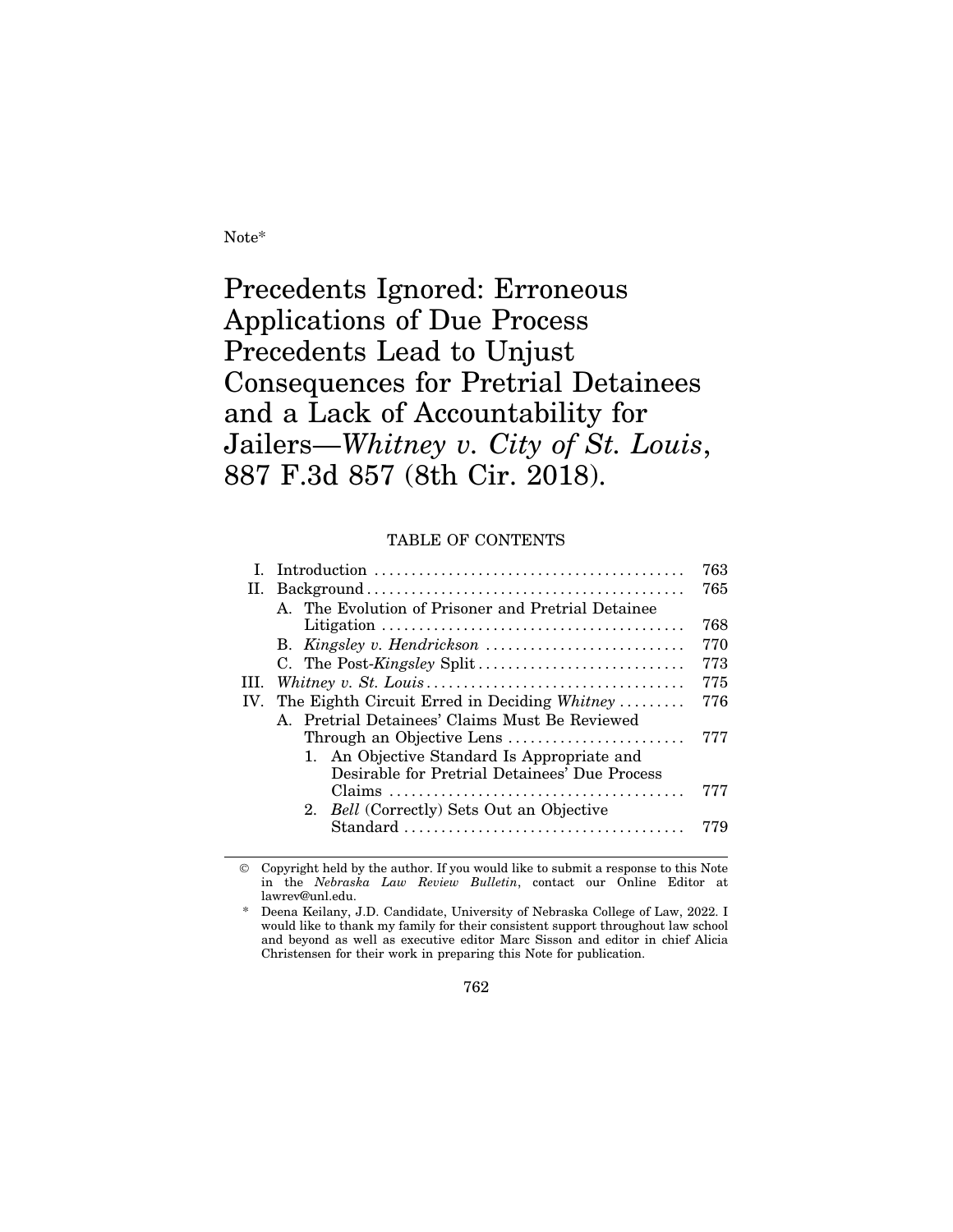#### 2022] PRECEDENTS IGNORED 763

|  | 3. <i>Kingsley</i> Requires an Objective Analysis of Use<br>of Force Claims and Conditions of Confinement |     |
|--|-----------------------------------------------------------------------------------------------------------|-----|
|  |                                                                                                           | 781 |
|  | B. The Eighth Circuit Improperly Disregarded                                                              |     |
|  | Kingsley's Application to Whitney                                                                         | 782 |
|  | C. Application of <i>Kingsley's</i> Objective Standard to the                                             |     |
|  |                                                                                                           | 782 |
|  |                                                                                                           | 783 |

#### I. INTRODUCTION

Mass incarceration has led to the confinement of 2.3 million individuals in the United States,<sup>1</sup> despite a steady decline in crime rates since the 1990s.2 An already strained carceral system,3 now operating against the backdrop of a nation reeling from the global COVID-19 pandemic,4 has experienced an influx of detainees as demonstrators are periodically arrested for protesting the very institutions that are sending them to jail.<sup>5</sup> As demonstrators are arrested and detained, often for minor offenses, many people who have not been touched by the criminal justice system before are getting a glimpse at detention facility conditions.6 Mass arrests and the impacts of COVID-19 on the

<sup>1.</sup> Press Release, Wendy Sawyer & Peter Wagner, Prison Pol'y Initiative, Mass Incarceration: The Whole Pie 2020 (Mar. 24, 2020), https://www.prisonpolicy.org/ reports/pie2020.html [https://perma.cc/GRR8-8TWC].

<sup>2.</sup> John Gramlich, *What the Data Says (And Doesn't Say) About Crime in the U.S.*, PEW RSCH. CTR. (Nov. 20, 2020), https://www.pewresearch.org/fact-tank/2020/11/ 20/facts-about-crime-in-the-u-s/ [https://perma.cc/VT87-2KCG].

<sup>3.</sup> *See* Niall McCarthy, *The World's Most Overcrowded Prison Systems. [Infographic]*, FORBES (Jan. 26, 2018, 7:00 AM), https://www.forbes.com/sites/niallmccarthy/2018/01/26/the-worlds-most-overcrowded-prison-systemsinfographic/#2f9c0f401372 [https://perma.cc/Q64D-LF7G] ("[O]vercrowding has become a serious problem in many U.S. prisons with 18 states reporting they were operating at over 100 percent capacity at the end of 2014.").

<sup>4.</sup> *See* Jason Beaubien, *10% Of Global Population May Have Contracted the Coronavirus, WHO Says*, NPR (Oct. 5, 2020, 5:03 PM), https://www.npr.org/sections/coronavirus-live-updates/2020/10/05/920453483/10-of-global-populationmay-have-contracted-the-coronavirus-who-says [https://perma.cc/3P7S-TGQF].

<sup>5.</sup> *See* Michael Sainato, *'They Set Us Up': US Police Arrested Over 10,000 Protesters, Many Non-Violent*, GUARDIAN (June 8, 2020, 6:00 AM), https:// www.theguardian.com/us-news/2020/jun/08/george-floyd-killing-police-arrestnon-violent-protesters [https://perma.cc/BD64-GUPV].

<sup>6.</sup> *See* Melissa Chan, *These Black Lives Matter Protesters Had No Idea How One Arrest Could Alter Their Lives*, TIME (Aug. 19, 2020, 10:15 AM), https://time.com/ 5880229/arrests-black-lives-matter-protests-impact/ [https://perma.cc/88C3- BYJQ] (describing the experiences of people with no prior criminal record who were arrested for things like curfew violations while protesting racism and police violence).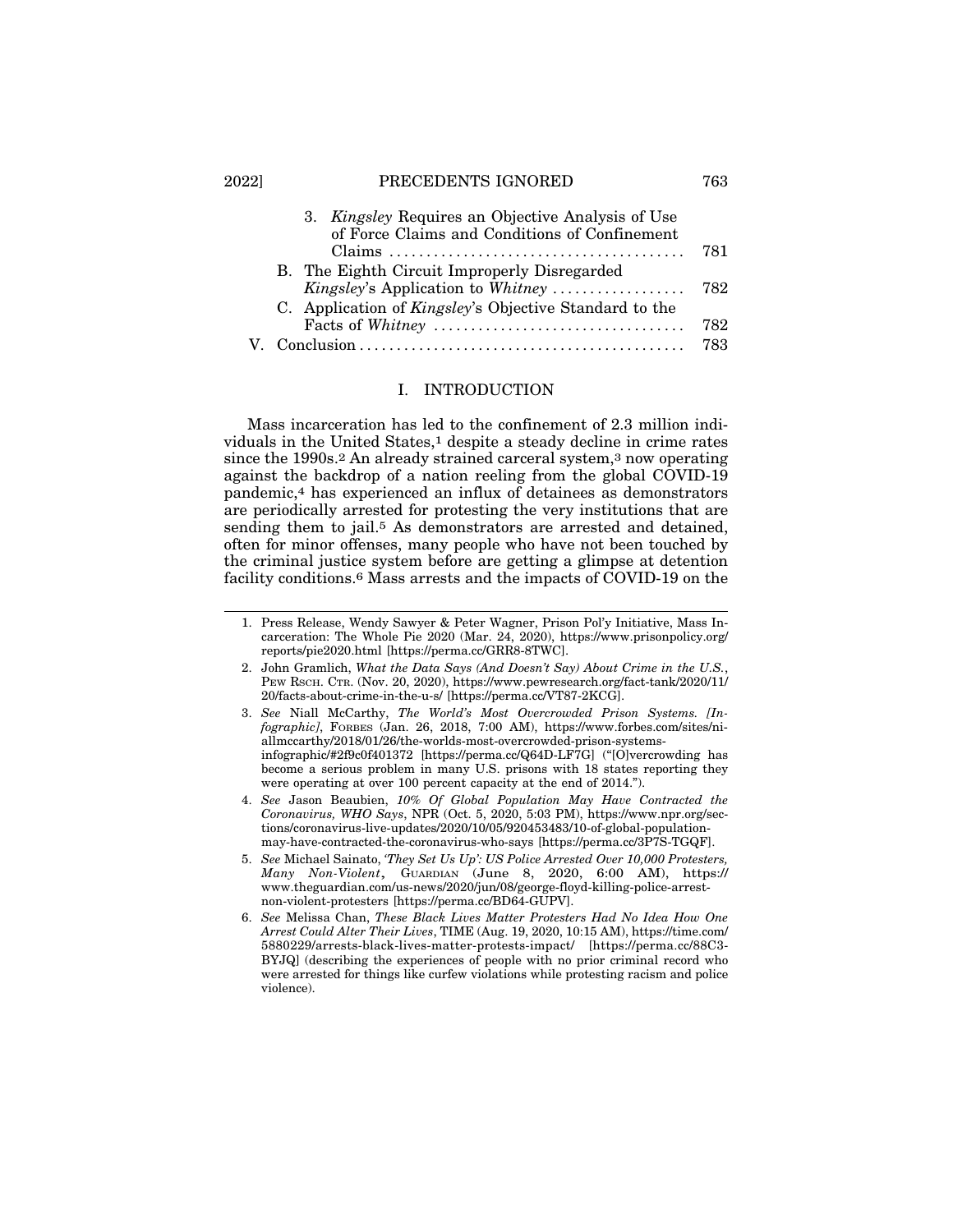carceral system have brought new journalistic attention to the conditions of jails and prisons.7

American prisons and jails house over half a million individuals as they await trial,8 many of whom remain confined pretrial simply because of their inability to pay bail.9 Bail is often set arbitrarily at amounts that are unaffordable to many.10 As a result, impoverished individuals spend significant time in confinement while awaiting the resolution of their charges.11 Apart from losing the ability to move about freely, pretrial detainees often suffer additional negative outcomes—such as loss of employment opportunities12 and loss of time with children and other dependents.<sup>13</sup> Such individuals, who are already suffering devastating consequences without ever being convicted of any crime, are also often subject to grating conditions.14

- 10. Anna Maria Barry-Jester, *You've Been Arrested. Will You Get Bail? Can You Pay It? It May All Depend on Your Judge*, FIVETHIRTYEIGHT (June 19, 2018), https:// fivethirtyeight.com/features/youve-been-arrested-will-you-get-bail-can-you-payit-it-may-all-depend-on-your-judge/ [https://perma.cc/3YJP-6LW2].
- 11. *See* JEFFREY L. SEDGWICK, BUREAU OF JUST. STAT., NCJ 213476, COMPENDIUM OF FEDERAL JUSTICE STATISTICS, 2004, at 55 tbl.3.11 (2006), http://bjs.ojp.usdoj.gov/ content/pub/pdf/cfjs04.pdf (finding federal defendants who were detained pretrial for inability to pay bail between October 1, 2003, and September 30, 2004, and were subsequently released upon termination of their cases spent, on average, 71.2 days in jail).
- 12. *See* Will Dobbie et al., *The Effects of Pretrial Detention on Conviction, Future Crime, and Employment: Evidence from Randomly Assigned Judges*, 108 AM. ECON. REV. 201, 236 (2018) (finding that individuals released prior to trial are more likely to be employed in the labor market after resolution of their charges).
- 13. *See* Wendy Sawyer, *How Does Unaffordable Money Bail Affect Families?*, PRISON POL'Y INITIATIVE (Aug. 15, 2018), https://www.prisonpolicy.org/blog/2018/08/15/ pretrial/ [https://perma.cc/Q3AF-WLN6] (finding that over half of pretrial detainees who cannot afford to pay bail have minor children).
- 14. Beth Healy & Christine Willmsen, *Pain and Profits: Sheriffs Hand Off Inmate Care to Private Health Companies*, WBUR (Mar. 24, 2020), https://www.wbur.org/ news/2020/03/24/jail-health-companies-profit-sheriffs-watch [https://perma.cc/ VZT8-ZZH7] (reporting the results of an investigation into the use of NaphCare, a private company which contracts with correctional facilities to provide healthcare services to confined individuals. The investigation revealed that NaphCare caps the number of off-site visits to a hospital, which disincentivizes jail officials from sending confined individuals to hospitals, even when in critical condition);

<sup>7.</sup> *See* Alice Miranda Ollstein & Dan Goldberg, *Mass Arrests Jeopardizing the Health of Protesters, Police*, POLITICO (June 4, 2020, 5:34 PM), https:// www.politico.com/news/2020/06/04/police-arrest-coronavirus-301913 [https:// perma.cc/83N2-S9TG]. For a discussion of the impacts of COVID-19 on federal detention, see Gabriel A. Fuentes, *Federal Detention and "Wild Facts" During the COVID-19 Pandemic*, 110 J. CRIM. L. & CRIMINOLOGY 441 (2020).

<sup>8.</sup> *See* Sawyer & Wagner, *supra* note 1.

<sup>9.</sup> See Thomas H. COHEN & BRIAN A. REAVES, BUREAU OF JUST. STAT., NCJ 214994, PRETRIAL RELEASE OF FELONY DEFENDANTS IN STATE COURTS, 1 (2007), https:// www.bjs.gov/content/pub/pdf/prfdsc.pdf [https://perma.cc/JY5S-4FPH] (finding that five in six individuals remain detained pretrial because of an inability to pay bail).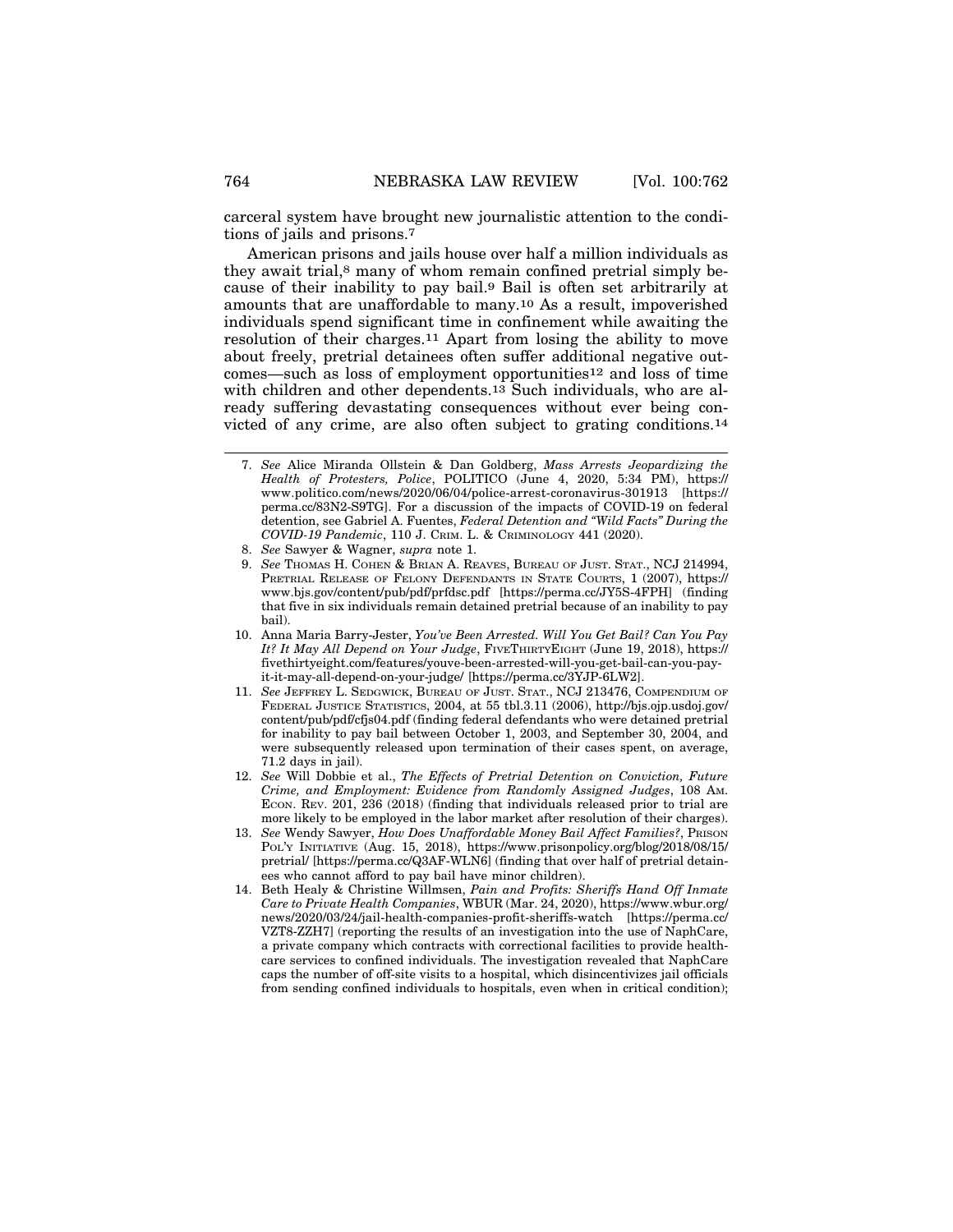Many pretrial detainees suffering harm while in detention do not litigate their potential claims,15 and when they do, the standard by which courts review their cases varies by jurisdiction.<sup>16</sup> This variation places an already vulnerable population in a state of uncertainty with regard to their ability to access justice and recover after oftentimes traumatic experiences.

In 2015, the Supreme Court decided *Kingsley v. Hendrickson*.17 Some believed that this decision would bring national uniformity to pretrial detainees' conditions of confinement claims,18 but circuit courts have diverged in their application of *Kingsley*'s holdings.19 This Note examines the inconsistency and calls for uniform application of *Kingsley* to all pretrial detainee claims in the Eighth Circuit. Part II describes the framework by which pretrial detainees litigate claims against governmental actors, walks through the doctrinal development underlying such claims, and breaks down the circuit split that ensued post-*Kingsley.* Part III discusses the *Whitney v. Saint Louis*20 opinion that came out of the Eighth Circuit in 2017. Finally, Part IV argues that the Eighth Circuit erred in deciding *Whitney* when it failed to adopt an objective standard to evaluate conditions of confinement cases brought by pretrial detainees.

## II. BACKGROUND

When certain governmental actors deprive an individual of their constitutionally protected rights, 42 U.S.C. § 1983 provides a federal

- 16. *See infra* section II.C.
- 17. Kingsley v. Hendrickson, 576 U.S. 389 (2015).
- 18. Margo Schlanger, *The Constitutional Law of Incarceration, Reconfigured*, 103 CORNELL L. REV. 357, 412 (2018) ("[I]t is surely only a matter of time and full briefing before the other Courts of Appeals insist on an objective standard for jail conditions cases.").
- 19. *See infra* section II.C.
- 20. Whitney v. St. Louis, 887 F.3d 857, 858 (8th Cir. 2018).

*see also, e.g.*, *Episode 06: You in the Red Shirt*, SERIAL, https://serialpodcast.org/ season-three/6/transcript [https://perma.cc/VM4C-6JQ6] (last visited August 16, 2021) (telling the story of a man who had been placed in pretrial detention in a storage locker room with no toilet for two days but did not to file a lawsuit against the police department because of the low probability that the city would be able to afford to pay out a judgment).

<sup>15.</sup> Rachel Poser, *Why It's Nearly Impossible for Prisoners To Sue Prisons*, NEW YORKER (May 30, 2016), https://www.newyorker.com/news/news-desk/why-itsnearly-impossible-for-prisoners-to-sue-prisons [https://perma.cc/44TB-Z6D4] (describing the negative impact the Prisoner Litigation Reform Act (PLRA) has had on the ability of confined individuals to bring suit against correctional facilities and officers); *see also No Equal Justice*, HUM. RTS. WATCH (June 15, 2009), https://www.hrw.org/report/2009/06/16/no-equal-justice/prison-litigation-reformact-united-states [https://perma.cc/F933-CAPJ] (describing the restrictions imposed by the PLRA on lawsuits brought by confined individuals).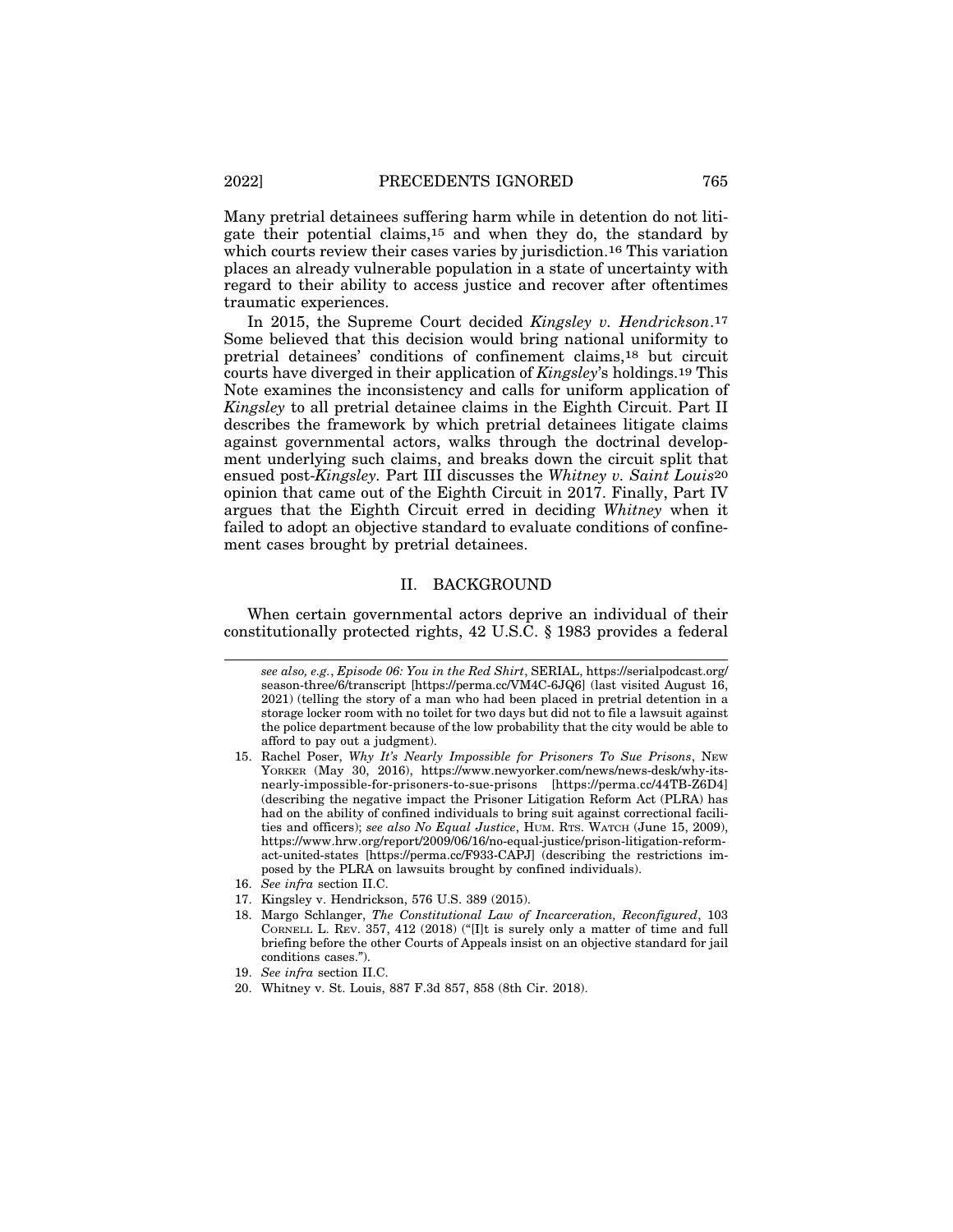cause of action for that individual.<sup>21</sup> Confined individuals<sup>22</sup> generally may bring two types of claims under § 1983—either challenging use of force or conditions of confinement.23 Excessive use of force claims involve those where a prison official applies an excessive amount of physical exertion against a confined individual.24 Inadequate conditions of confinement claims include those having to do with failure to prevent the suicide of a confined individual, unclean living quarters, inadequate medical care and mental health services, failure to protect confined individuals from other inmates, and the like.25

In assessing claims brought by confined individuals, courts first determine which constitutional provision is appropriate for the plaintiff's claim.26 Current precedent provides three constitutional provisions under which plaintiffs may base such claims, the applicability of each depending on the plaintiff's status as either a convicted prisoner or a pretrial detainee.27 The Eighth Amendment's prohibition of cruel and unusual punishment protects convicted prisoners,28 whereas the Fifth and Fourteenth Amendments ensure pretrial detainees the right to "due process of law."29 This distinction impacts which standard a court will apply to adjudicate a particular § 1983 lawsuit brought by a confined individual.30

- 24. *See* Hudson v. McMillian, 503 U.S. 1, 1 (1992) (addressing a case where a prison inmate brought an excessive use of force claim against correctional security officers for physically beating him while he was handcuffed).
- 25. *See* Wilson v. Seiter, 501 U.S. 294, 303 (1991) ("[T]here is no significant distinction between claims alleging inadequate medical care and those alleging inadequate 'conditions of confinement.'"). Some courts have categorized certain claims traditionally regarded as conditions of confinement claims, such as those involving inadequate medical care, as "episodic acts or omissions" claims. *See* Hare v. City of Corinth, 74 F.3d 633, 645 (5th Cir. 1996). The distinction is based on whether a particular claim involves a rule, restriction, or intended practice. *Id.* If it does, it would be considered a conditions of confinement claim. *Id.* Otherwise, the claim is labeled an "episodic acts or omissions" claim and as a result, faces a standard that is more difficult to overcome. *Id.*
- 26. Graham v. Connor, 490 U.S. 386, 394 (1989). "'The first inquiry in any § 1983 suit' is 'to isolate the precise constitutional violation with which [the defendant] is charged.'" *Id*. (alteration in original) (footnote omitted) (quoting Baker v. Mc-Collan, 443 U.S. 137, 140 (1979).
- 27. Schlanger, *supra* note 18, at 362–63.
- 28. U.S. CONST. amend. VIII; Helling v. McKinney, 509 U.S. 25, 31 (1993) ("[T]he treatment a prisoner receives in prison and the conditions under which he is confined are subject to scrutiny under the Eighth Amendment.").
- 29. U.S. CONST. amend. V; U.S. CONST. amend. XIV, § 1; Bell v. Wolfish, 441 U.S. 520, 535 (1979); Ingraham v. Wright, 430 U.S. 651, 670–72 (1977) (recognizing that Eighth Amendment analysis is inappropriate for those who have not been convicted of any crime).
- 30. *See Ingraham*, 430 U.S. at 670–72.

<sup>21. 42</sup> U.S.C. § 1983 (2018).

<sup>22.</sup> This Note utilizes the term "confined individuals" in reference to both convicted prisoners and pretrial detainees.

<sup>23.</sup> Schlanger, *supra* note 18, at 362–63.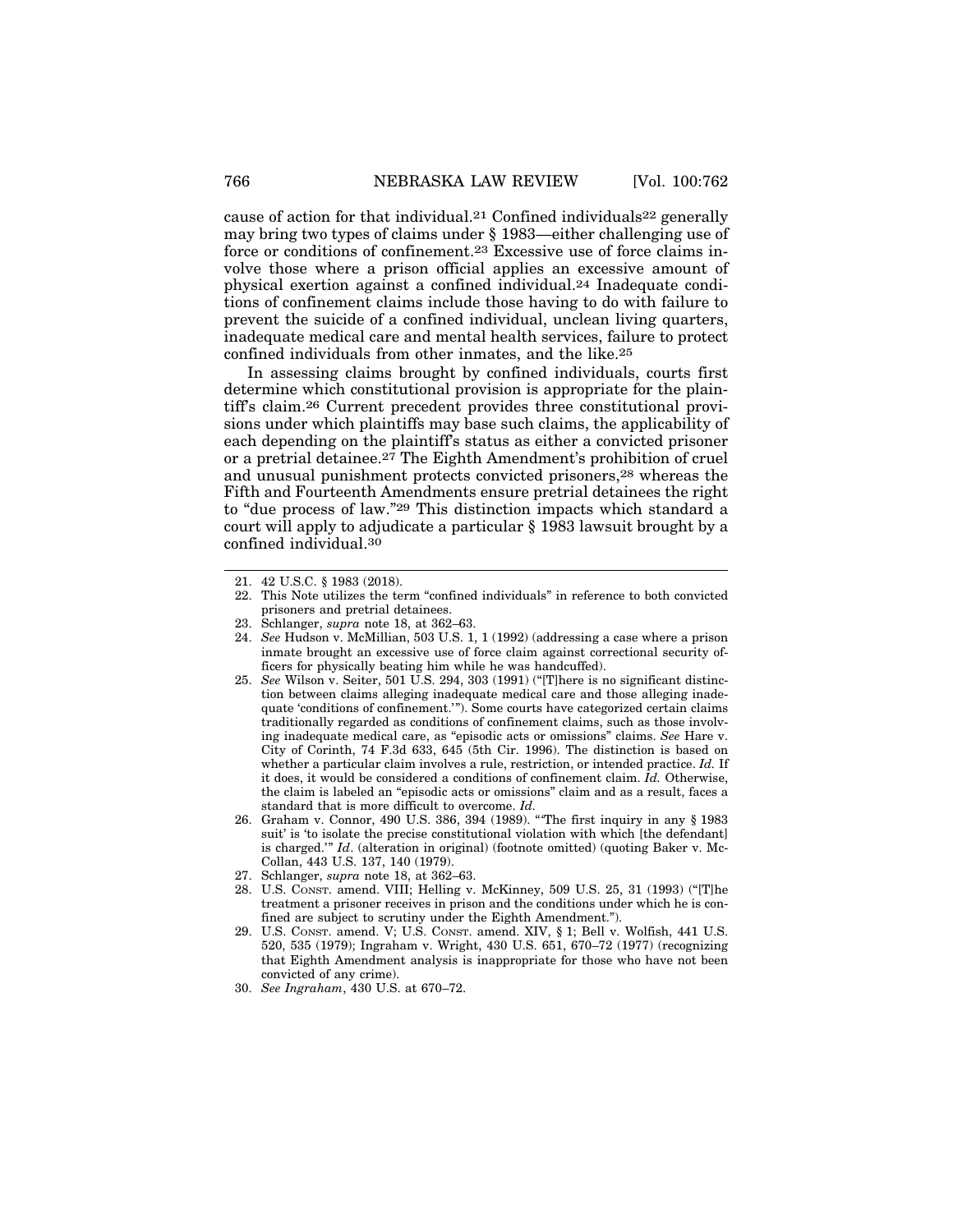The Supreme Court has expressed various liability standards, some of which are applied more uniformly in the lower courts than others.31 For a convicted prisoner to prevail on an excessive use of force claim, they must show that the force was applied "maliciously and sadistically to cause harm" rather than "in a good-faith effort to maintain or restore discipline."32 For conditions of confinement claims brought by convicted prisoners, courts apply the deliberate indifference test, which finds liability if the prison official "knows of and disregards an excessive risk to inmate health or safety" posed by inhumane prison conditions.33

Both types of claims require convicted prisoners to demonstrate the defendant's subjective intent.34 Before *Kingsley*, which held that a pretrial detainee plaintiff only has to show that the challenged intentional use of force was objectively unreasonable,35 lower courts required pretrial detainees to make the same showing of subjective intent in excessive force claims that they required of convicted prisoners.36 Finally, under *Bell v. Wolfish*, the intent requirement for a pretrial detainee's inadequate conditions of confinement claim is satisfied by either an expressed intent to punish, a lack of a reasonable connection between the punishment and a legitimate governmental purpose, or a disproportionality of punishment in relation to a governmental purpose.37

- 31. The circuit courts uniformly apply the "malicious and sadistic force" standard to assess excessive use of force claims brought by convicted prisoners. *See* Staples v. Gerry, 923 F.3d 7, 13 (1st Cir. 2019); McCottrell v. White, 933 F.3d 651, 663 (7th Cir. 2019); Perez v. Cox, 788 F. App'x 438, 442 (9th Cir. 2019); Thompson v. Commonwealth, 878 F.3d 89, 98 (4th Cir. 2017); Harris v. Miller, 818 F.3d 49, 64 (2d Cir. 2016); Cordell v. McKinney, 759 F.3d 573, 580 (6th Cir. 2014); Matthews v. Villella, 381 F. App'x 137, 139 (3d Cir. 2010) (per curiam); Gruenwald v. Maddox, 274 F. App'x 667, 672 (10th Cir. 2008); Payne v. Parnell, 246 F. App'x 884, 886 (5th Cir. 2007) (per curiam); Johnson v. Breeden, 280 F.3d 1308, 1315 (11th Cir. 2002); Howard v. Barnett, 21 F.3d 868, 871 (8th Cir. 1994). However, the circuit courts differ on whether to apply a subjective or objective standard for conditions of confinement claims brought by pretrial detainees. *See infra* section II.C.
- 32. Hudson v. McMillian, 503 U.S. 1, 6 (1992); Whitley v. Albers, 475 U.S. 312, 320–21 (1986).
- 33. Farmer v. Brennan, 511 U.S. 825, 837 (1994).
- 34. *See id.* at 828–29; *Hudson*, 503 U.S. at 9.
- 35. Kingsley v. Hendrickson, 576 U.S. 389, 391–92 (2015).
- 36. *See* Spaulding v. Poitier, 548 F. App'x 587, 593 (11th Cir. 2013) (per curiam) (applying the "malicious and sadistic" force standard to a pretrial detainee's excessive force claim).
- 37. Bell v. Wolfish, 441 U.S. 520, 538–39 (1979) (citing Kennedy v. Mendoza-Martinez, 372 U.S. 144, 168–69 (1963)).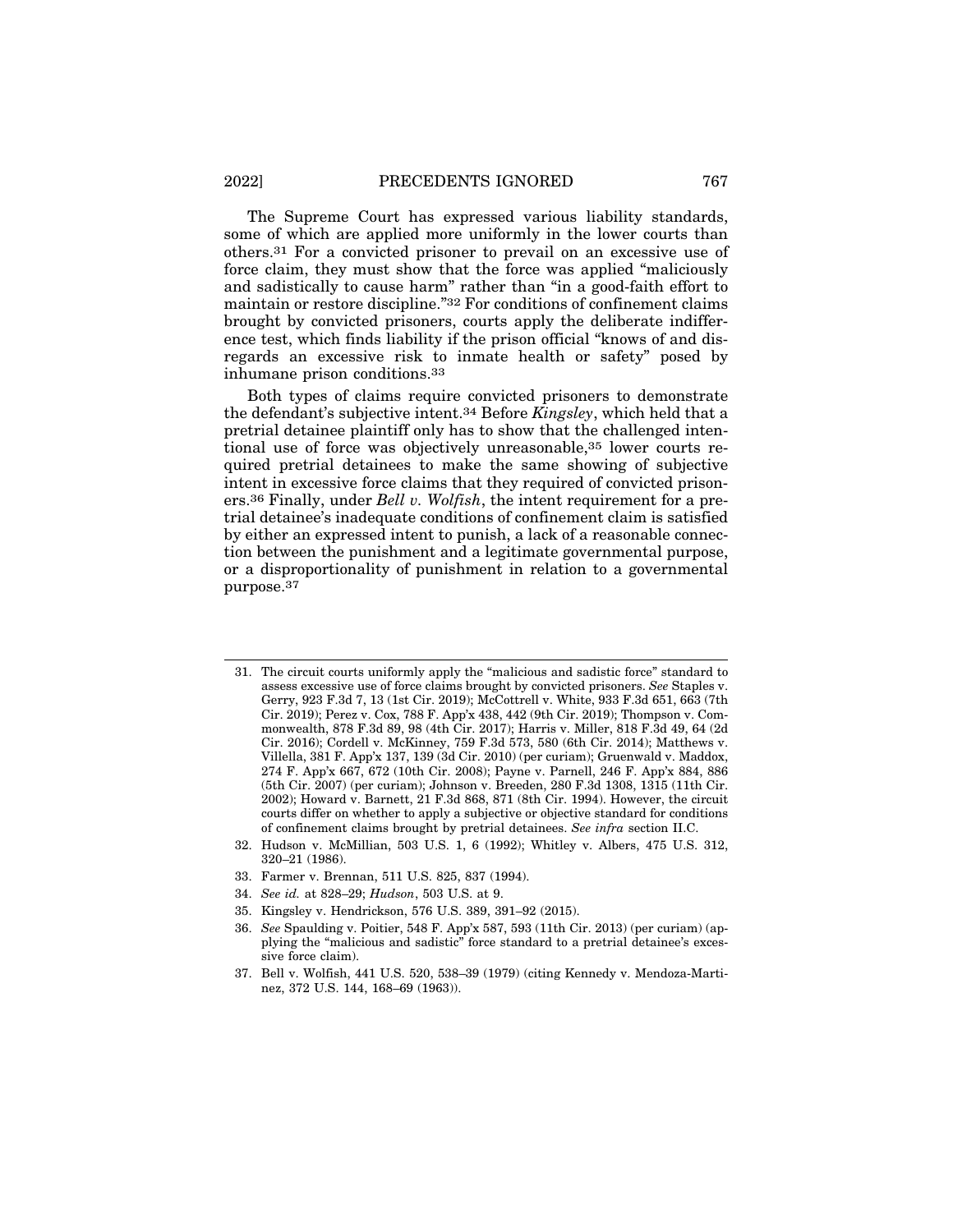#### **A. The Evolution of Prisoner and Pretrial Detainee Litigation**

To understand pretrial detainee litigation, some exploration of the doctrines governing the claims of confined individuals is necessary. Prisoner litigation is still young in terms of its doctrinal development because such cases did not frequently appear on court dockets until the 1970s, when an increase in prisoner litigation provided the Supreme Court with opportunities to develop relevant doctrine.38 In 1976, the Court decided *Estelle v. Gamble*, a case involving inadequate medical care, where it crystalized a liability standard that had been developing in the lower courts for conditions of confinement claims brought by convicted prisoners.39 In *Estelle*, the Court confirmed that cruel and unusual punishments proscribed by the Eighth Amendment included those that render "unnecessary and wanton infliction of pain" onto prisoners.40 Such infliction of pain could come from prison officials' "deliberate indifference" to a prisoner's medical needs.41 The court reasoned that because a prisoner's ability to access medical services independently is cut off by their confinement, the state must ensure that prisoners receive adequate medical care.42 The Court in *Estelle* did not provide significant meaning to the deliberate indifference standard.

Three years after *Estelle*, the Court decided *Bell v. Wolfish*, where it addressed a conditions of confinement claim brought by a pretrial detainee.43 The Court distinguished claims brought by convicted prisoners from those brought by pretrial detainees.44 It stated that claims brought by pretrial detainees are governed by the Due Process Clause because detainees, having not yet been convicted of any violation of law, may not be punished at all.45 Thus, adjudication of such cases turns on whether the conditions of confinement constitute punishment.46 The majority invoked the factors set out in *Kennedy v. Mendoza-Martinez* in determining whether a restriction may be

- 43. Bell v. Wolfish, 441 U.S. 520, 523 (1979).
- 44. *See id.* at 535–36.
- 45. *Id.*

<sup>38.</sup> Schlanger, *supra* note 18 (describing the Supreme Court's gradual removal of barriers to prisoner litigation, which led to an influx in prisoner litigation in the 1970s); *see also* Margo Schlanger, *Trends in Prisoner Litigation, as the PLRA Enters Adulthood*, 5 U.C. IRVINE L. REV. 153, 158 fig.A (2015) (demonstrating the gradual increase in civil rights filings by prisoners in the 1970s, which began outpacing the growth in the national prison population by the 1980s).

<sup>39.</sup> Estelle v. Gamble, 429 U.S. 97, 102–03 (1976).

<sup>40.</sup> *Id.* (quoting Gregg v. Georgia, 428 U.S. 153, 173 (1976)).

<sup>41.</sup> *Id.* at 103–04.

<sup>42.</sup> *Id.* at 103.

<sup>46.</sup> *See id.* at 537.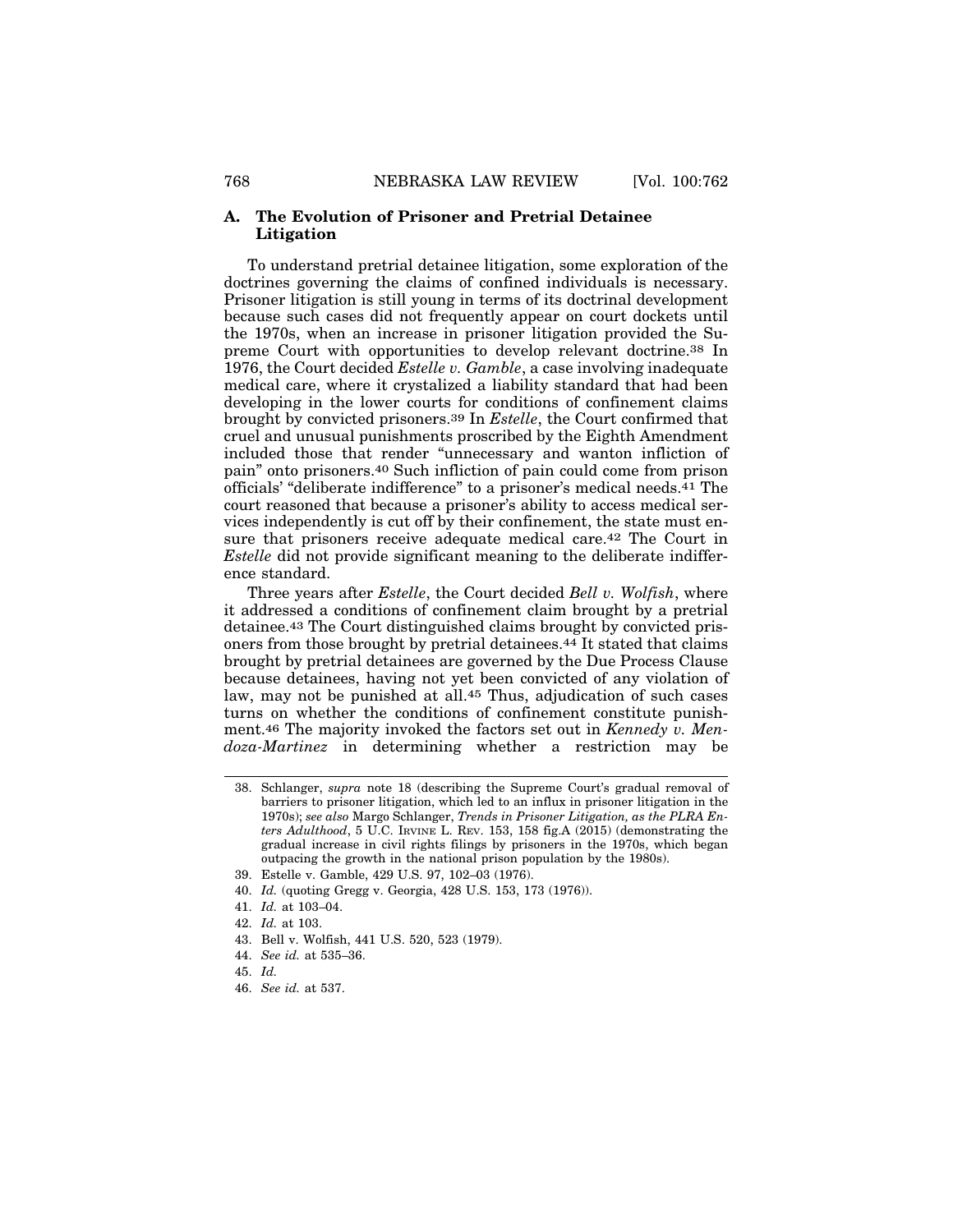characterized as punishment.47 The *Mendoza-Martinez* factors are as follows:

"Whether the sanction involves an affirmative disability or restraint, whether it has historically been regarded as a punishment, whether it comes into play only on a finding of *scienter*, whether its operation will promote the traditional aims of punishment—retribution and deterrence, whether the behavior to which it applies is already a crime, whether an alternative purpose to which it may rationally be connected is assignable for it, and whether it appears excessive in relation to the alternative purpose assigned . . . . "48

In *Bell*, the Court indicated that the above factors were useful in determining whether a challenged restriction was imposed with the intent to punish. 49 Specifically, it honed in on the last two factors.50 A detention facility's punitive intent for imposing the restriction may be express, or it may be inferred by the absence of a reasonable relation to a legitimate, nonpunitive government objective or if the restriction is excessive in relation to that government objective.51 Here, the Court ultimately found that a detention facility's challenged restrictive practices did not amount to punishment violative of the Due Process Clause because the policies were justified by a legitimate government purpose and were not disproportionate to that purpose.52 The Court largely deferred to the detention facility in finding that the detention facility's policies were constitutional.53

In a dissenting opinion, Justice Marshall criticized the punitive intent analysis endorsed by the majority, arguing that it was ineffective and inappropriate for a due process challenge.54 Marshall theorized that hinging a conditions of confinement claim on the intent of detention facilities would not adequately protect detainees from excessive restrictions imposed in good faith.55 Even if the majority's standard protected detainees, the standard was inconsistent with the Constitution56 because the Due Process Clause focuses on the actual effects of governmental action, not the intent behind the action.57 Thus,

<sup>47.</sup> *See id.* at 537–38.

<sup>48.</sup> *Id.* (quoting Kennedy v. Mendoza-Martinez, 372 U.S. 144, 168–69 (1963)).

<sup>49.</sup> *See id.* at 538.

<sup>50.</sup> *Id.*

<sup>51.</sup> *Id.*

<sup>52.</sup> *See id.* at 541.

<sup>53.</sup> *See id.* at 548.

<sup>54.</sup> *See id.* at 567 (Marshall, J., dissenting).

<sup>55.</sup> *Id.* at 566.

<sup>56.</sup> *Id.* at 567.

<sup>57.</sup> *Id.* ("By its terms, the Due Process Clause focuses on the nature of deprivations, not on the persons inflicting them. If this concern is to be vindicated, it is the effect of conditions of confinement, not the intent behind them, that must be the focal point of constitutional analysis.").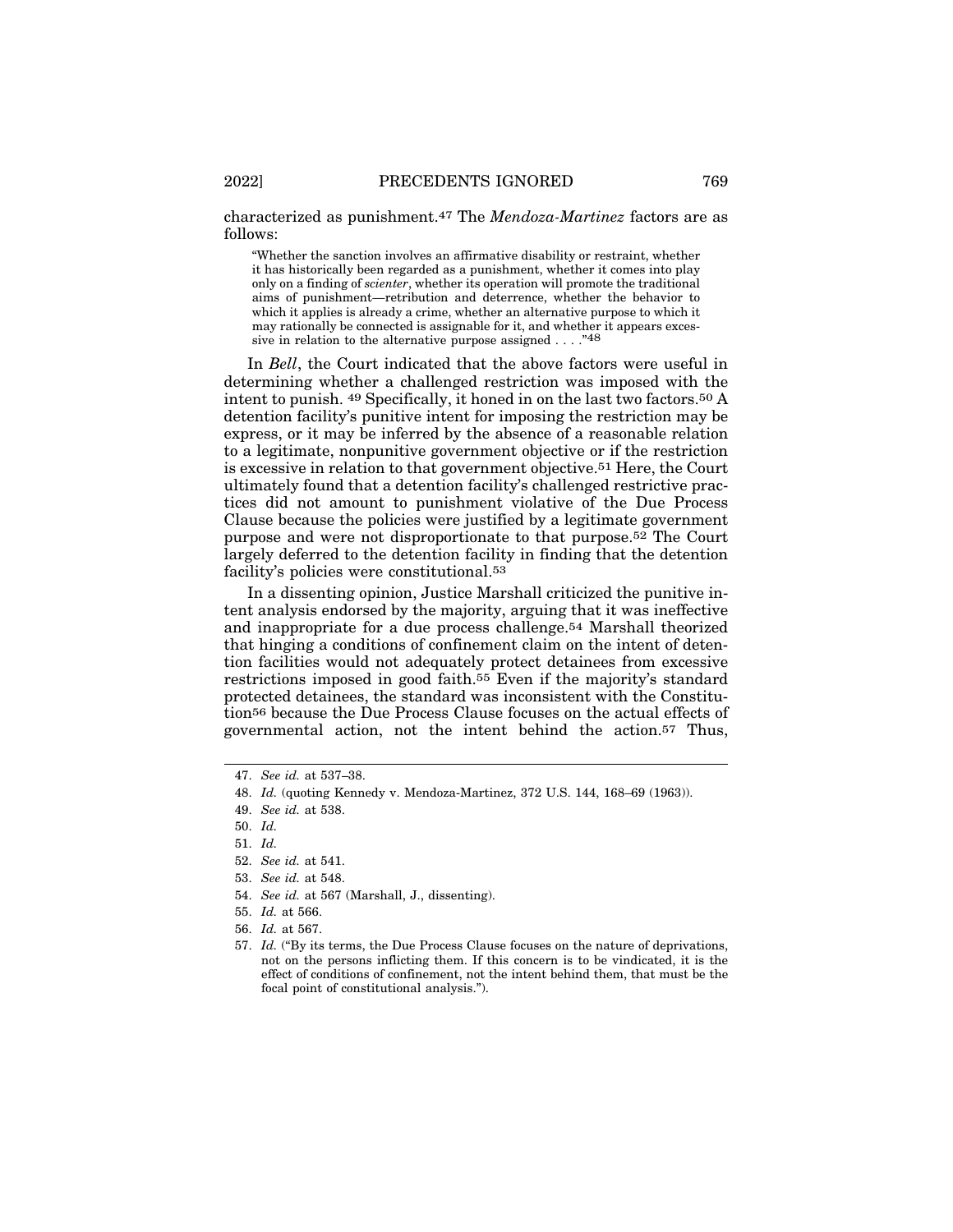Marshall would have preferred a standard that emphasized the resulting deprivation of liberty on the pretrial detainee.<sup>58</sup>

In a separate dissent, Justice Stevens began by agreeing with the majority that the case before them was not an Eighth Amendment case but a due process case.59 He then pointed out that the court failed to understand the deeper implications of this distinction when it required a finding of punitive intent on the part of detention facilities.60 Punitive intent, he argued, may be *sufficient*, but it should not be *necessary* for finding that a pretrial detainee was punished.61 Defining punishment in terms of intent prohibits "nothing more than . . . irrational classifications or barbaric treatment."62 Instead, he argued, the definition of punishment should include both restrictions imposed with punitive intent and restrictions that would objectively result in the punishment of detainees.63

#### **B.** *Kingsley v. Hendrickson*

In the three decades following *Bell*, the Supreme Court did not elaborate much on the standard governing the claims of pretrial detainees, leaving the lower courts with little direction on how to address such claims.64 Finally, in 2015, thirty-six years after the Court handed down the *Bell* opinion, the Court addressed this area of law in *Kingsley v. Hendrickson*, where it endorsed an objective standard for evaluating use of force claims brought by pretrial detainees.65

Plaintiff Michael Kingsley, a pretrial detainee, filed a § 1983 claim against several officers, alleging that they had violated his substantive due process right to be free of punishment when they used excessive force against him.66 Some of the facts were controverted, but all

<sup>58.</sup> *See id.* at 569–70 ("A test that balances the deprivations involved against the state interests assertedly served would be more consistent with the import of the Due Process Clause." (footnote omitted)).

<sup>59.</sup> *Id.* at 579–80. (Stevens, J., dissenting).

<sup>60.</sup> *See id.* at 586 ("Having recognized in theory that the source of [the pretrial detainee's] protection [from punishment] is the Due Process Clause, the Court has in practice defined its scope in the far more permissive terms of equal protection and Eighth Amendment analysis.").

<sup>61.</sup> *Id.* at 585–86 (emphasis added).

<sup>62.</sup> *Id.* at 586.

<sup>63.</sup> *See id.* at 586–87.

<sup>64.</sup> Although the Court did not refine the standard in *Bell*, it did on occasion employ *Bell*'s reasoning in the years preceding *Kingsley*. *See* Block v. Rutherford, 468 U.S. 576 (1984) (applying *Bell* to find that a jail policy denying pretrial detainees contact visits with their family and friends was a reasonable, nonpunitive restriction); Schall v. Martin, 467 U.S. 253 (1984) (applying *Bell* to find that a statute permitting preventative detention of juveniles was not violative of the Fourteenth Amendment because there was no punitive intent behind the statute).

<sup>65.</sup> Kingsley v. Hendrickson, 576 U.S. 389, 391–92 (2015).

<sup>66.</sup> *Id* at 392.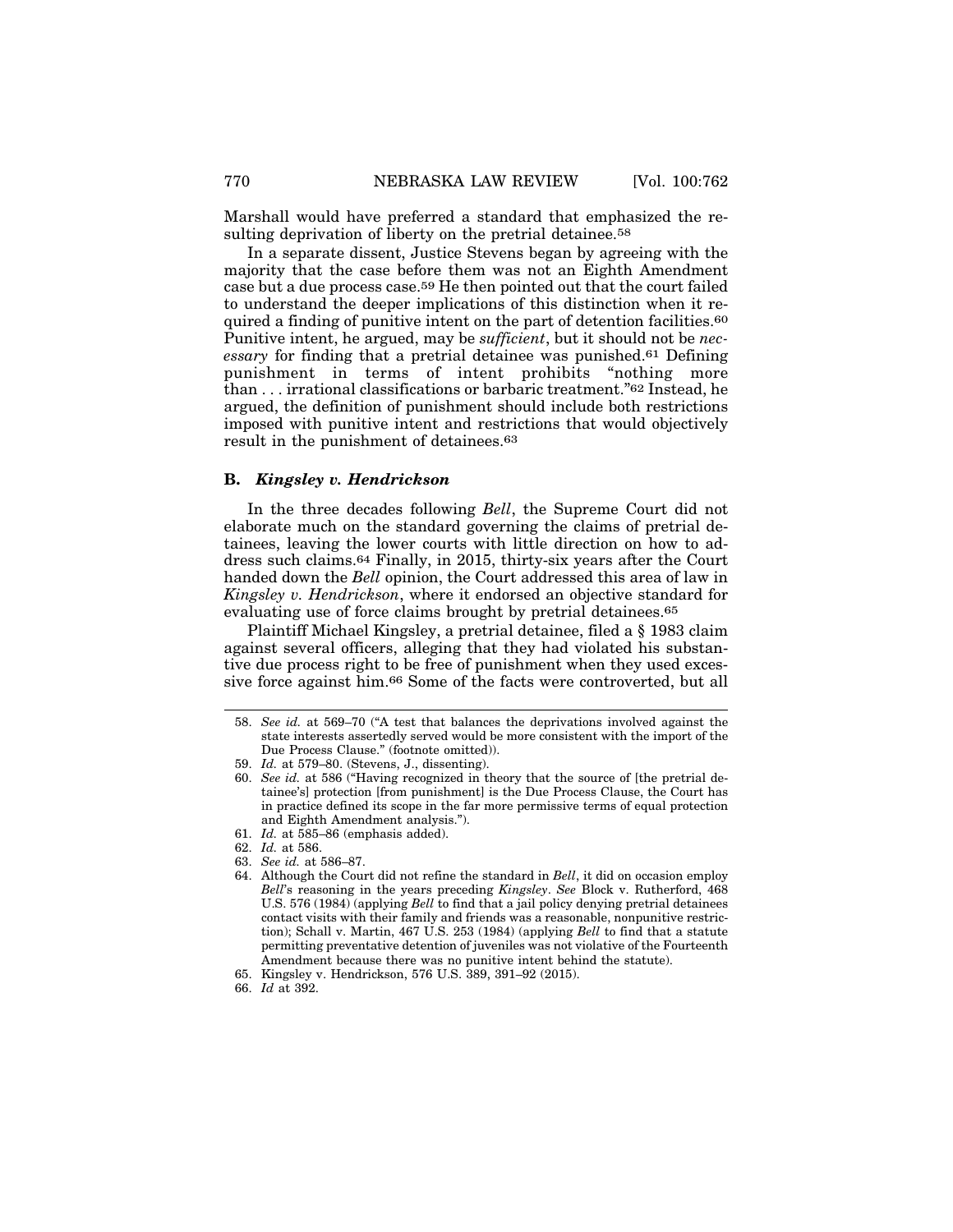parties agreed that after Kingsley refused to follow various orders,67 the officers forcibly removed him from his cell and placed him on his stomach with his hands cuffed behind his back in a different cell.68 It was disputed whether Kingsley resisted the officers' attempts to uncuff him and whether two officers slammed Kingsley's head into a concrete bunk;69 however, the parties agreed that one of the officers put his knee on Kingsley's back.<sup>70</sup> When Kingsley asked the officer to remove his knee, the officer applied a taser to Kingsley's back for five seconds.71 The officers then left Kingsley in the cell and returned to uncuff him fifteen minutes later.72

At trial, the district court instructed the jury that to find the use of force excessive, the force must have been unreasonable under the circumstances and the officers must have known but recklessly disregarded the risk of harm to the plaintiff the force presented.73 The jury found for the officers, and on appeal, Kingsley challenged the instruction requiring a finding of subjective intent on the part of the officers.74 The Seventh Circuit found that the instruction was proper, and Kingsley filed a petition for certiorari, which the Supreme Court granted.75

Writing for the majority, Justice Breyer opened his analysis by explaining the two state of mind questions involved in an excessive force claim.76 The first has to do with the defendant's intent to apply physical force, and the second addresses whether or not the force was excessive.77 The former is satisfied if the use of force is intentional, or in some instances, reckless, but it is not satisfied by mere negligence.78 This first state of mind requirement was not at issue in *Kingsley*, as the parties agreed that the officers intentionally applied force.79 Rather, the question before the Court was whether the second element requires a detainee to demonstrate that the defendant subjectively

69. *Id.*

70. *Id.*

- 71. *Id.* at 392–93.
- 72. *Id.* at 393.
- 73. *Id.* at 393–94.
- 74. *Id.* at 394.
- 75. *Id.* at 394–95.
- 76. *Id.*
- 77. *Id.*
- 78. *Id.*
- 79. *Id.*

<sup>67.</sup> *Id.* Several officers independently ordered Kingsley to remove a piece of paper that was covering the light fixture above his bed, and each time Kingsley refused to comply. *Id.* Officers notified Kingsley that they would remove the paper themselves but would have to move him to another cell to do so and then ordered Kingsley to back up to the door with his hands behind his back, which Kingsley refused to do. *Id.*

<sup>68.</sup> *Id.* at 392.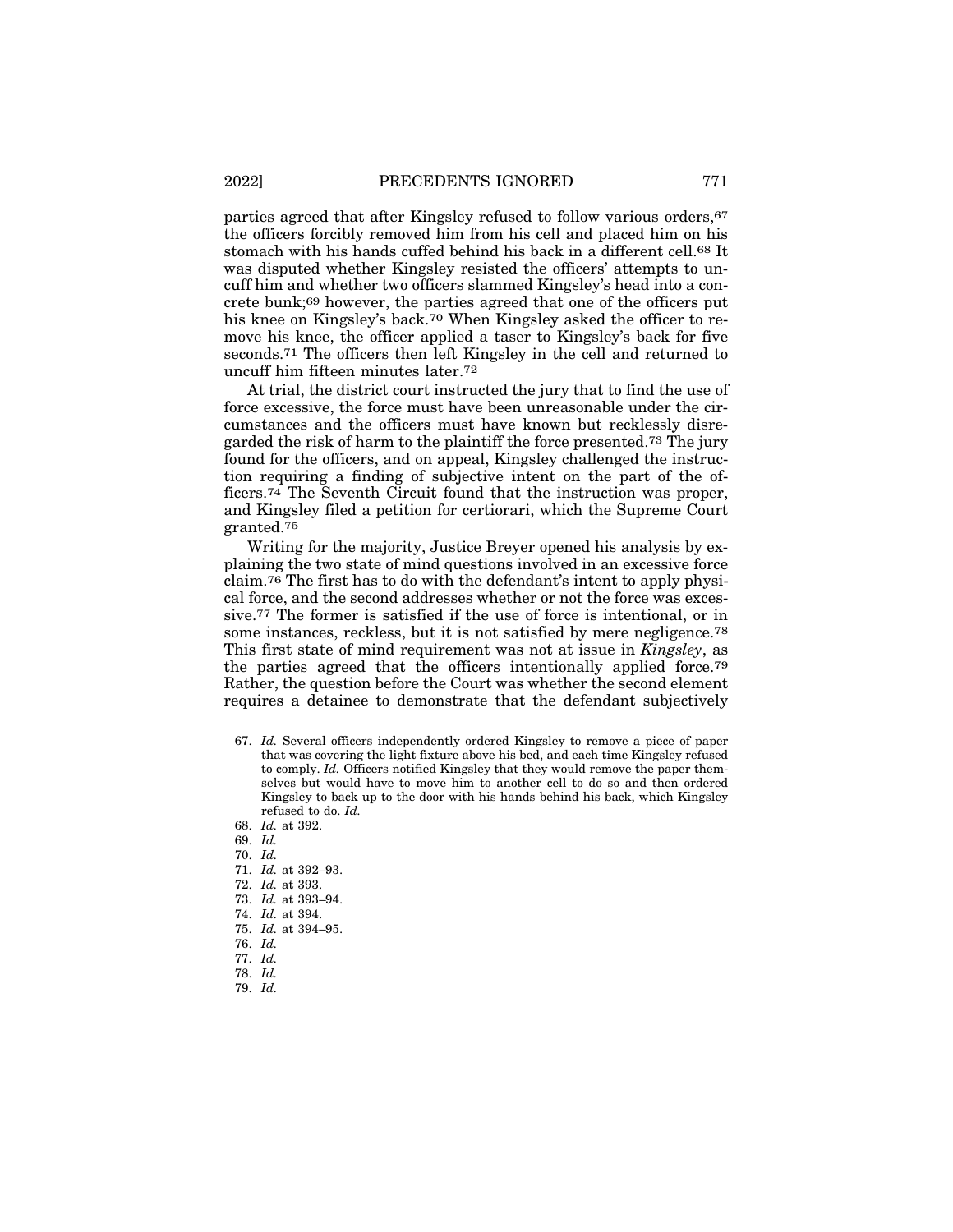knew the force applied was unreasonable or if it is sufficient to show that the force was objectively unreasonable.80 The Court ultimately adopted an objective standard.81

The Court pointed out that an objective standard is consistent with existing precedent, noting that it had been established that the Eighth Amendment provides a basis for claims brought by convicted prisoners, not pretrial detainees.82 Rather, it is the Due Process Clause that governs pretrial detainees' cases, as it protects them from *any* governmental conduct that amounts to punishment.83 Further, in *Bell*, the Supreme Court found that punishment included actions taken with an express intent to punish and actions that have no rational connection to a legitimate, nonpunitive governmental purpose or are in excess of such a purpose.84 The *Bell* Court's endorsement of the logical inference of punishment provided an objective framework for analyzing various detention practices without considering or even mentioning the defendants' subjective intent.85 The Court in *Kingsley* reasoned that this application demonstrated that the focus in *Bell* on punishment was not meant to make subjective punitive intent a necessary element.86

Laying out its justifications for reaching this conclusion, the Court stated that an objective standard would be workable for both lower courts and detention facilities.87 Many circuits already utilized this standard in their pattern jury instructions88 and applied the standard without seeing a flood of unfounded claims.89 Detention facilities would also have to make little adaptation because they already trained officers to conduct themselves in a manner that would not subject them to liability under an objective standard.90 Additionally, an objective reasonableness standard would be cognizant of the complicated and strenuous nature of managing a correctional facility.91 The reasonableness of a use of force is to be judged "from the perspective and with the knowledge of the defendant officer."92 Any exigent circumstances would be taken into account and deference would be given to detention facilities regarding the "policies and practices needed to

81. *Id.* at 397.

82. *Id.*

83. *Id.* at 397–98.

84. *Id.* at 398.

85. *Id.* at 398–99.

- 86. *Id.* at 398.
- 87. *Id.* at 399.
- 88. *Id.*
- 89. *Id.* at 402.
- 90. *See id.* at 399.
- 91. *Id.*
- 92. *Id.*

<sup>80.</sup> *Id.* at 394–96.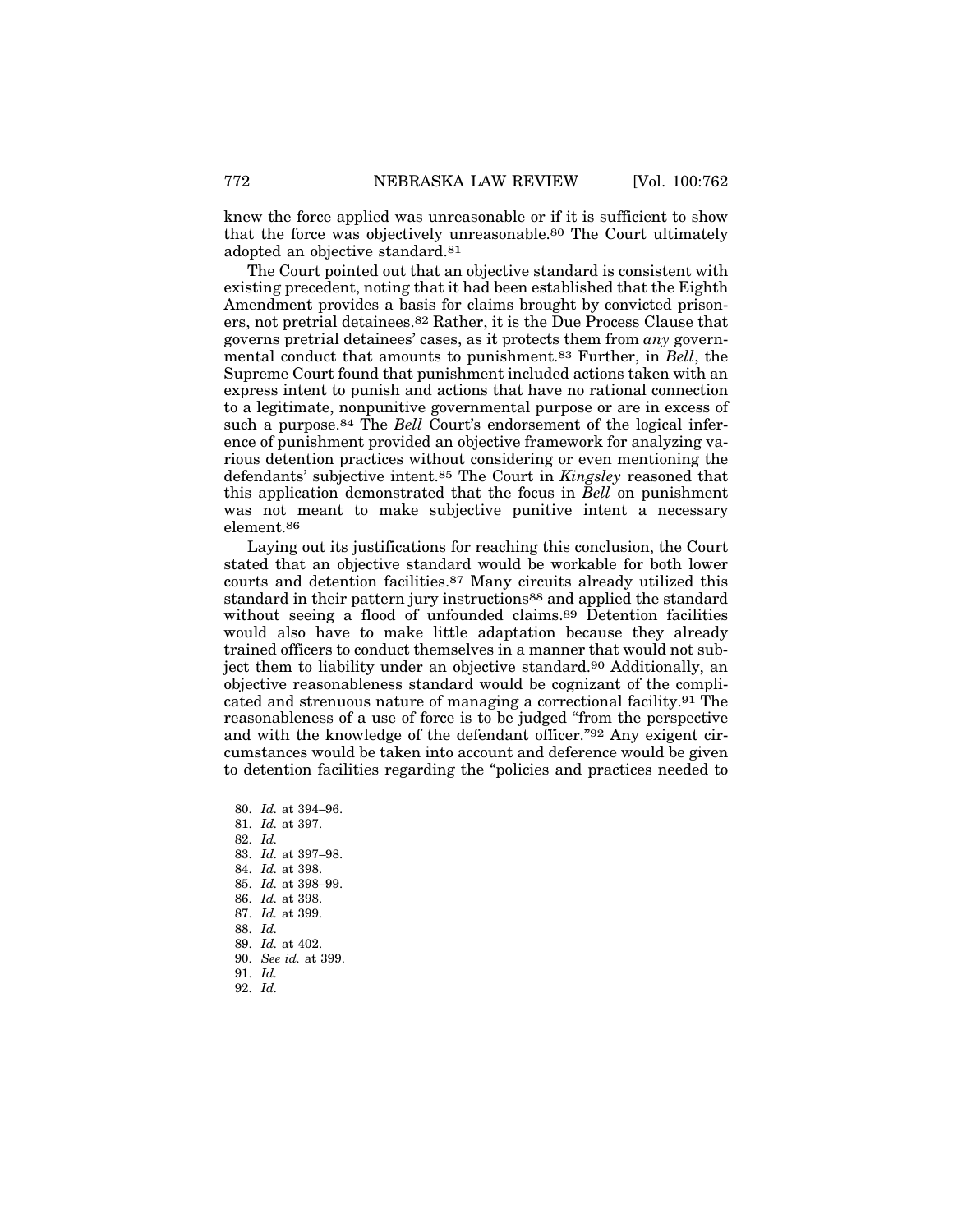maintain order."93 Thus, officers acting in good faith receive adequate protection by both this nuanced approach and qualified immunity.94 Ultimately, the Court found that the jury instructions were erroneous and remanded the case to the Seventh Circuit.95

In his dissent, Justice Scalia argued that the majority misinterpreted *Bell* as providing an objective means of finding punitive intent in use of force cases, as *Bell* only allowed for an inference of punitive intent in the context of conditions of confinement cases.96 Justice Scalia contended that an objective standard was not appropriate for use of force cases because officers making split-second decisions might inadvertently apply force that is excessive in degree.97 Thus, an objectively excessive use of force may *evidence* punitive intent, but it should not be determinative in itself.98

#### **C. The Post-***Kingsley* **Split**

The Supreme Court in *Kingsley* did not explicitly state whether its logic was confined to use of force claims or if it applied broadly to all claims brought by pretrial detainees.99 This lack of instruction led the lower courts to believe that the question was left open, and a circuit split quickly developed.100

Just a year after *Kingsley* was decided, in *Castro v. County of Los Angeles*, the Ninth Circuit decided en banc that *Kingsley* applied to a conditions of confinement claim involving a jailer who failed to protect a pretrial detainee from another inmate.101 The court found for the pretrial detainee, who sustained serious and lasting injuries upon being confined with an individual known to be enraged and combative.102 The court noted that excessive force claims differ from failure to protect claims in that excessive force claims require an affirmative

<sup>93.</sup> *Id.* at 399–400.

<sup>94.</sup> *Id.* Qualified immunity is a judicially created doctrine that confers immunity from civil liability to government officials, unless the official has violated a statutory or constitutional right that was *clearly established* at the time of the challenged conduct. *See* Taylor v. Barkes, 575 U.S. 822, 825 (2015).

<sup>95.</sup> *Kingsley*, 576 U.S. at 403–04.

<sup>96.</sup> *Id.* at 405–06 (Scalia, J., dissenting).

<sup>97.</sup> *Id.* at 406.

<sup>98.</sup> *Id.*

<sup>99.</sup> Suman Malempati, *The* Kingsley *Conundrum: Does the Fourteenth Amendment Protect the Rights of Pretrial Detainee[ ]s More than the Eighth Amendment Protects Prisoners?*, SUNDAY SPLITS (Feb. 3, 2019), http://sundaysplits.com/2019/02/ 03/the-kingsley-conundrum-does-the-fourteenth-amendment-protect-the-rightsof-pretrial-detaineers-more-than-the-eighth-amendment-protects-prisoners/ [https://perma.cc/J8J5-6EEJ].

<sup>100.</sup> *Id.*

<sup>101.</sup> Castro v. County of Los Angeles, 833 F.3d 1060, 1070 (9th Cir. 2016).

<sup>102.</sup> *Id.* at 1081.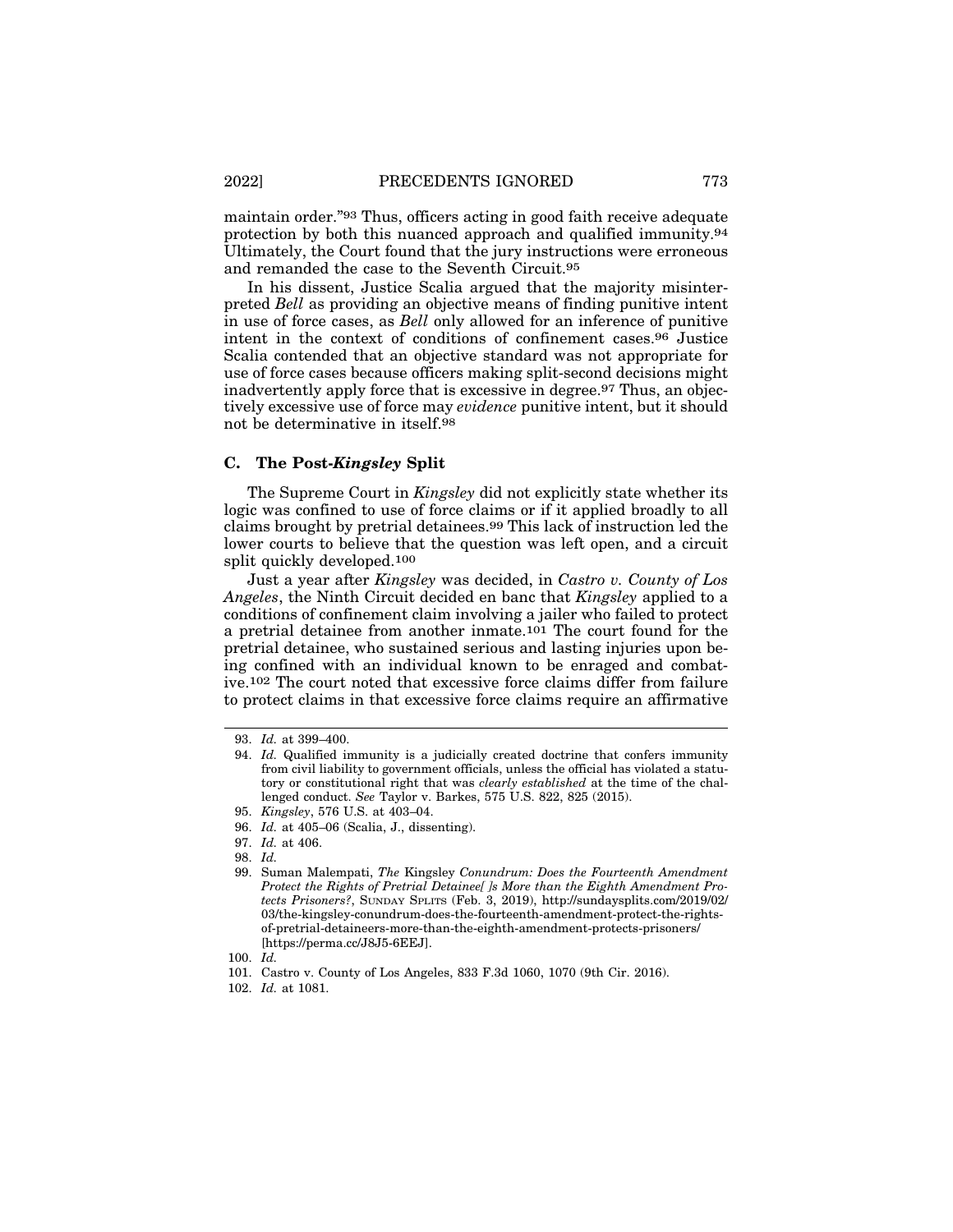act, whereas failure to protect claims do not.103 Nevertheless, both types of claims arise under the Fourteenth Amendment's Due Process Clause,104 and the *Kingsley* Court "did not limit its holding to 'force' but spoke to 'the challenged governmental action' generally."105 After *Castro*, the Ninth Circuit also applied *Kingsley* to a pretrial detainee's inadequate medical care claim.106

In 2017, other circuits weighed in on the issue. The Second Circuit adopted *Kingsley*'s objective standard in a conditions of confinement claim, echoing the Ninth Circuit's reasoning.107 It later applied the objective standard to an inadequate medical care claim as well.108 The Fifth Circuit broke from the emerging trend in *Alderson v. Concordia Parish Correctional Facility*, where it maintained a subjective standard in reviewing a pretrial detainee's claims of inadequate medical care and inadequate security.109 It based its analysis on existing precedent that requires detainees to show subjective deliberate indifference on the part of jailers.110 In a special concurrence, Judge Graves questioned the majority's reasoning because its opinion had not even mentioned *Kingsley* despite the serious doubt it cast on prior Fifth Circuit precedent.111 In *Nam Dang v. Sherriff of Seminole County*, the Eleventh Circuit also applied a subjective standard in affirming a lower court's grant of summary judgment against a pretrial detainee's inadequate medical care claim.112 The court rejected the plaintiff's position that the court should adopt the objective standard set forth in *Kingsley* on the ground that *Kingsley* was not "squarely on point."113

In 2018, the Seventh Circuit held that the objective standard applied to inadequate medical care claims.114 In reaching this decision, the court paid particular attention to the Supreme Court's differentia-

- 108. Bruno v. City of Schenectady, 727 F. App'x. 717, 720 (2d Cir. 2018).
- 109. Alderson v. Concordia Par. Corr. Facility, 848 F.3d 415, 418–19 (5th Cir. 2017) (per curiam).
- 110. *Id.*
- 111. *Id.* at 424–25 (Graves, J., concurring).
- 112. Nam Dang v. Sheriff of Seminole Cnty., 871 F.3d 1272, 1280 (11th Cir. 2017).
- 113. *Id.* at 1283 n.2 (asserting that *Kingsley* did not apply to *Nam Dang* because *Kingsley* was a case involving excessive use of force, whereas *Nam Dang* involved inadequate provision of medical care).
- 114. Miranda v. County of Lake, 900 F.3d 352, 352 (7th Cir. 2018).

<sup>103.</sup> *Id.* at 1072–73.

<sup>104.</sup> *Id.*

<sup>105.</sup> *Id.* at 1070.

<sup>106.</sup> Gordon v. County of Orange, 888 F.3d 1118, 1120, 1122–25 (9th Cir. 2018) (holding that inadequate medical care claims brought by pretrial detainees must be evaluated under an objective standard because all § 1983 claims brought by pretrial detainees arise under the Fourteenth Amendment and because there "is no significant distinction between" inadequate medical care claims and conditions of confinement claims).

<sup>107.</sup> Darnell v. Pineiro, 849 F.3d 17, 35–36 (2d Cir. 2017).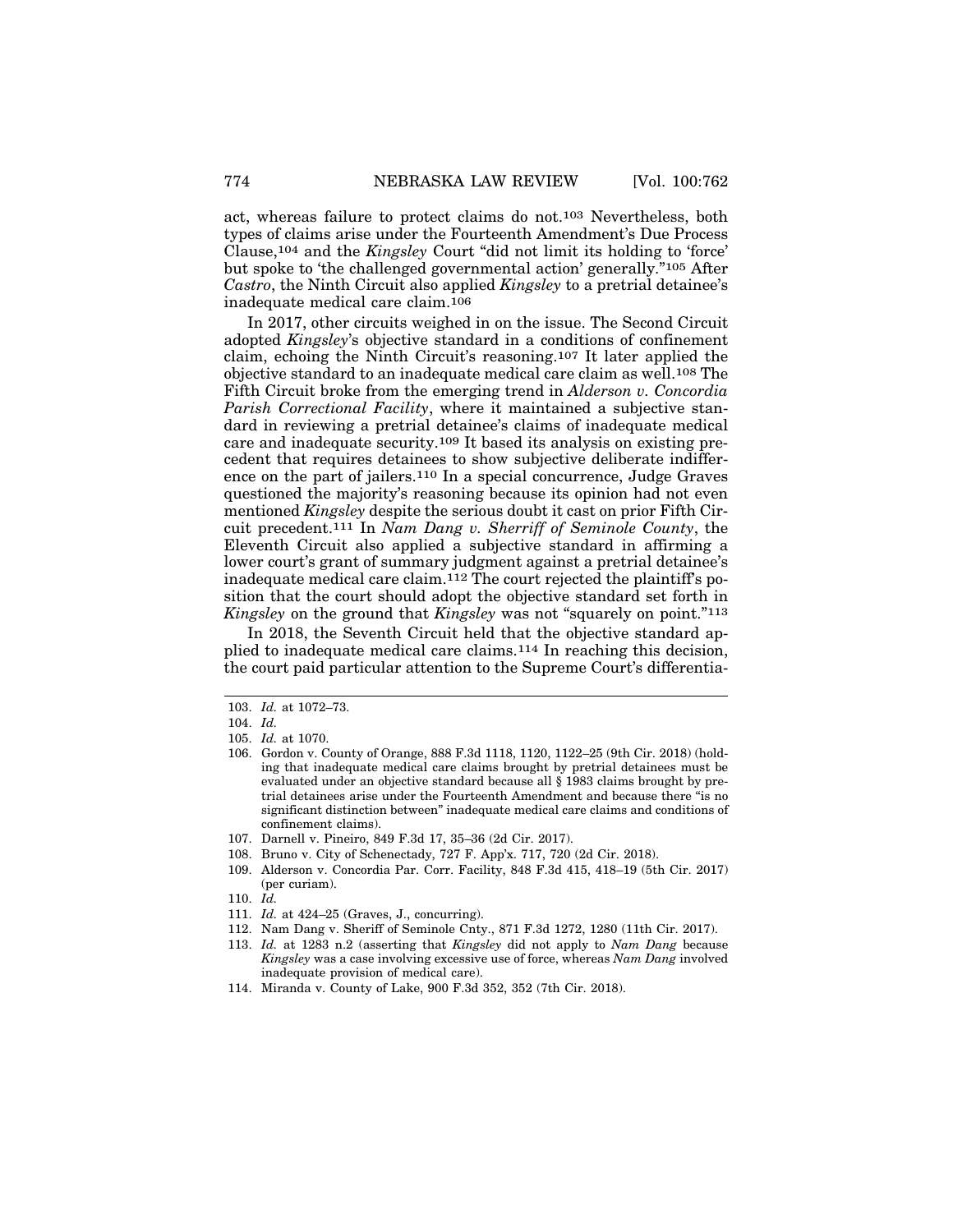tion between pretrial detainees and convicted prisoners115 and emphasized the Court's frequently quoted statement that "[p]retrial detainees (unlike convicted prisoners) cannot be punished at all, much less 'maliciously and sadistically.'"116

## III. *WHITNEY V. ST. LOUIS*

In 2018, the Eighth Circuit addressed this issue in *Whitney v. City of St. Louis*.117 After Norman Whitney Jr. died by suicide while a pretrial detainee at the Justice Center, his father, Norman Whitney Sr., filed suit against the City of St. Louis, Missouri, and Shelley Sharp, a corrections officer at the St. Louis City Justice Center.118 Prior to his death, Whitney Jr. had been arrested and then hospitalized for an irregular heartbeat.119 During his time in the hospital, medical staff found Whitney Jr. to be suicidal after he attempted to escape and expressed a desire to have the police take his life.120 Whitney Jr. received four days of psychiatric treatment and was transferred back to the Justice Center.121 Two days later, correctional staff placed him in a medical unit for a variety of medical conditions,122 where he was permitted bedsheets and clothing because he was not on suicide watch.123 Whitney Jr. hanged himself with a ligature made from his hospital gown despite the fact that Sharp was assigned to monitor him through closed-circuit television.124 It was later discovered that Whitney Jr. had informed a medical practitioner that he was having suicidal ideation, but Sharp asserted that she never received this information and the court found no evidence that she or other jail officials were informed.125

<sup>115.</sup> *Id.*

<sup>116.</sup> *Id.* (quoting Kingsley v. Hendrickson, 576 U.S. 389, 400–01 (2015)).

<sup>117.</sup> Whitney v. City of St. Louis, 887 F.3d 857, 858 (8th Cir. 2018). In 2017, an Eighth Circuit panel applied an objective standard in *Ingram v. Cole County*, a conditions of confinement case. Some believed that this meant the Eighth Circuit would ultimately adopt an objective standard. *See* Schlanger, *supra* note 18, at 412. However, the Eighth Circuit, sitting en banc, reversed the decision in 2018 after it had decided *Whitney*. *See* Ingram v. Cole County, 846 F.3d 282, 286 (8th Cir. 2017), *rev'd en banc*, 732 F. App'x 496 (8th Cir. 2018) (per curiam).

<sup>118.</sup> *Whitney*, 887 F.3d at 859. The St. Louis City Justice Center is a correctional facility for the City of St. Louis, Missouri, with an 860-inmate capacity. *City Justice Center*, ST. LOUIS, https://www.stlouis-mo.gov/government/departments/publicsafety/corrections/city-justice-center.cfm [https://perma.cc/JA3S-544C] (last visited Dec. 30, 2021).

<sup>119.</sup> *Whitney*, 887 F.3d at 859.

<sup>120.</sup> *Id.*

<sup>121.</sup> *Id.*

<sup>122.</sup> *Id.*

<sup>123.</sup> Whitney v. City of St. Louis, No. 4:16-CV-1372, 2017 U.S. Dist. LEXIS 52863, at \*3 (E.D. Mo. Apr. 6, 2017).

<sup>124.</sup> *Whitney*, 887 F.3d at 859.

<sup>125.</sup> *Id.*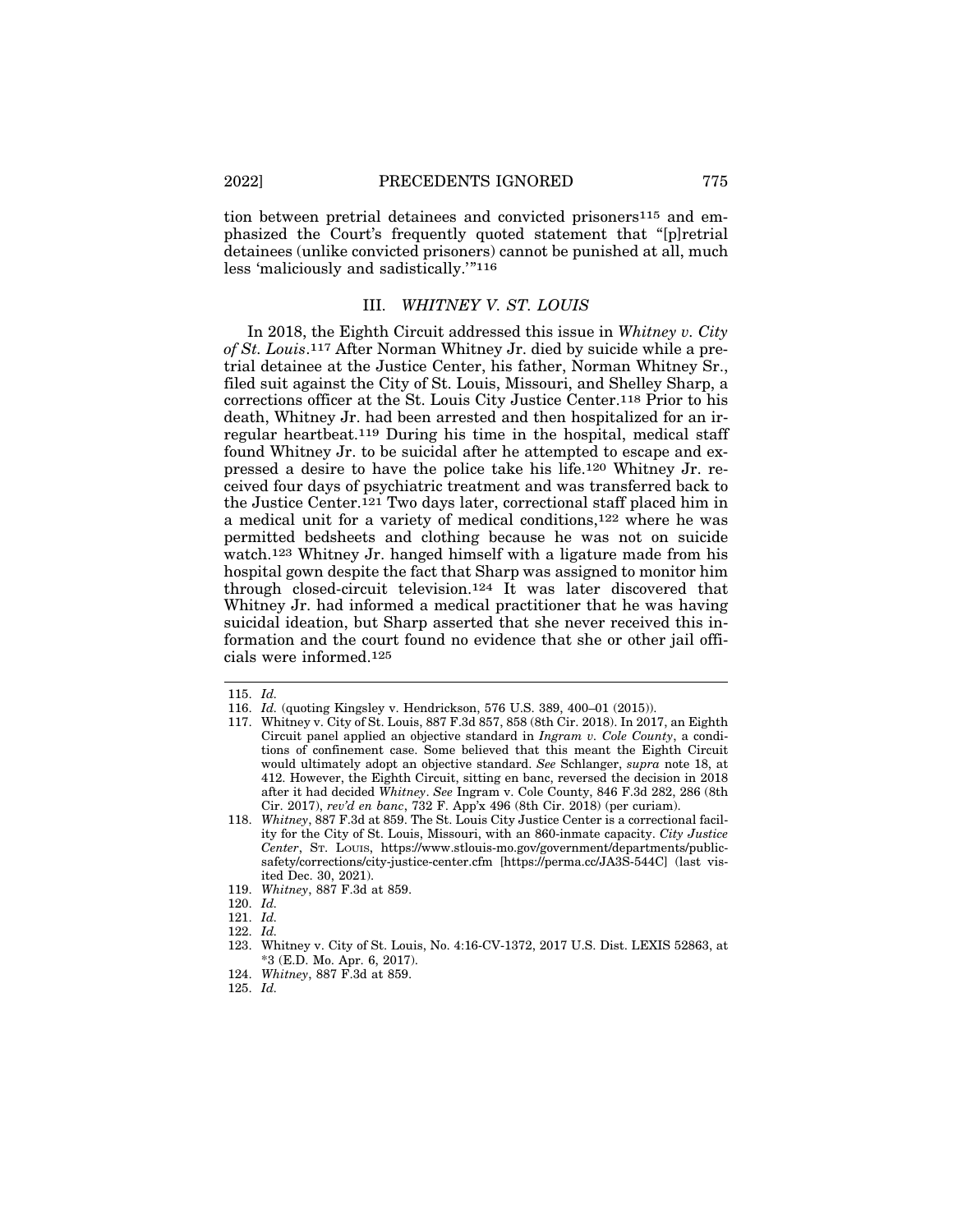In his complaint, Whitney Sr. alleged that Whitney Jr. had died because of Sharp's deliberate indifference when she failed to "(1) 'adequately monitor Whitney;' (2) 'timely provide adequate medical care to his serious suicidal medical condition and need;' and/or (3) 'timely intervene to rescue Whitney.'"126 The district court dismissed the § 1983 claims against both defendants with prejudice,127 finding that Whitney Sr. had failed to allege facts establishing that Sharp subjectively knew of and disregarded the substantial risk Whitney Jr.'s suicidal condition posed to his safety.128 To satisfy this subjective intent requirement, Whitney Sr. must have alleged that the defendants knew Whitney Jr. was having suicidal ideation or were aware that he was actively hanging himself.129 Whitney Sr. appealed to the Eighth Circuit, claiming the district court erred when it found the City could not be liable "in the absence of a constitutional violation by Sharp" and that the complaint did not adequately plead deliberate indifference for the claim against Sharp.130

The Eighth Circuit affirmed the district court's judgment in a three-page opinion, holding that according to circuit precedent, "[w]hether an official was deliberately indifferent requires both an objective and a subjective analysis."131 Illustrating its view that *Kingsley* was irrelevant, the court only mentioned *Kingsley* in a single footnote132 that simply explained that the objective standard utilized in *Kingsley*, an excessive force case, did not apply in *Whitney*, a deliberate indifference case.133 Applying the subjective standard, the court found that the district court had correctly reached its conclusion.134 Whitney Sr.'s petitions for rehearing and rehearing en banc were both denied.135

## IV. THE EIGHTH CIRCUIT ERRED IN DECIDING *WHITNEY*

It is a well-established principle that the federal courts of appeals must follow Supreme Court precedent.136 As such, the Eighth Circuit in *Whitney* should have followed binding precedent established in

<sup>126.</sup> *Id.*

<sup>127.</sup> *Id.*

<sup>128.</sup> *See id.* at 858–60.

<sup>129.</sup> *Id.* at 861.

<sup>130.</sup> *Id.* at 859.

<sup>131.</sup> *Id.* at 860 (quoting Jackson v. Buckman, 756 F.3d 1060, 1065 (8th Cir. 2014) (alteration in original) (footnote omitted)).

<sup>132.</sup> *Id.* at 860 n.4.

<sup>133.</sup> *Id.*

<sup>134.</sup> *Id.* at 860.

<sup>135.</sup> Whitney v. City of St. Louis, No. 17-2019, 2018 U.S. App. LEXIS 16117, at \*1 (8th Cir. June 14, 2018). Judges Kelly and Grasz expressed that they would have granted a petition for rehearing en banc. *Id.*

<sup>136.</sup> *See* Bertrand v. Maram, 495 F.3d 452, 456–57 (7th Cir. 2007).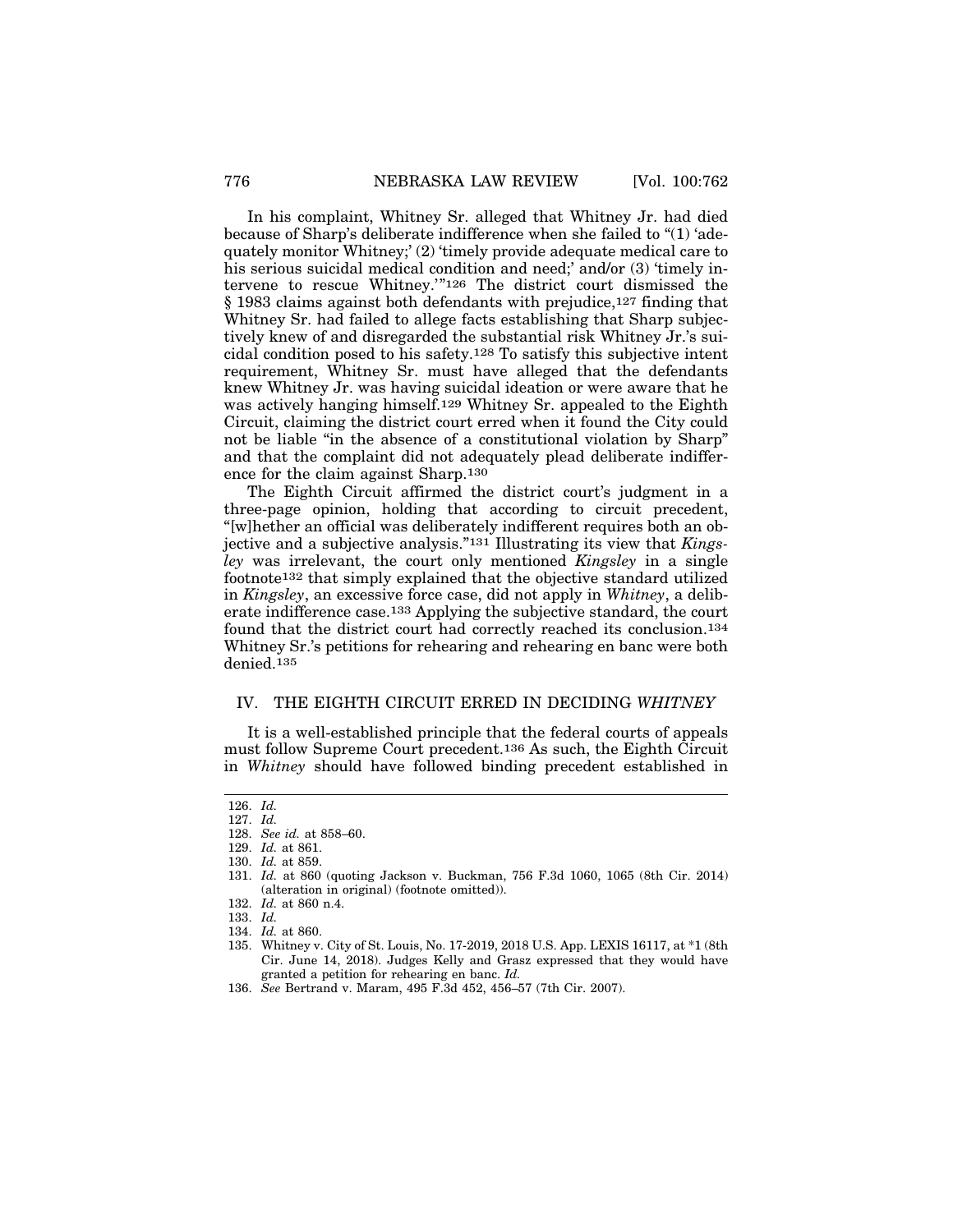*Kingsley* and *Bell*. Those cases set out the proper framework that lower courts must utilize to analyze claims brought by pretrial detainees. *Whitney* addressed a failure to protect claim brought by a pretrial detainee, but the Eighth Circuit barely acknowledged *Kingsley*, basing its decision entirely on Eighth Circuit precedent.137 The court also failed to mention *Bell.*138 Had the Eighth Circuit correctly adopted an objective standard as dictated by *Kingsley* and *Bell*, it would not have dismissed Whitney Sr.'s claim.

## **A. Pretrial Detainees' Claims Must Be Reviewed Through an Objective Lens**

This section demonstrates that all § 1983 claims brought by pretrial detainees must be evaluated by an objective standard. First, analysis of the majority and dissenting opinions in *Kingsley* and *Bell* in light of the Due Process Clause establishes that an objective standard is necessary. Next, a review of *Bell* shows why the Supreme Court's opinion in that case correctly set forth an objective standard for conditions of confinement claims. Finally, an examination of *Kingsley* verifies that the objective standard applies to all claims brought by pretrial detainees.

# *1. An Objective Standard Is Appropriate and Desirable for Pretrial Detainees' Due Process Claims*

The Supreme Court correctly decided *Kingsley* when it held that an objective standard is appropriate for due process claims brought by pretrial detainees. Importantly, pretrial detainees' claims are brought under the Fourteenth and Fifth Amendments' Due Process Clauses, not under the Eighth Amendment's Cruel and Unusual Punishment Clause.139 This is because pretrial detainees have not been convicted of any crime but are simply placed in state custody for the purpose of

<sup>137.</sup> *Whitney*, 887 F.3d at 860 ("Our precedent establishes that '[w]hether an official was deliberately indifferent requires both an objective and a subjective analysis.' To prevail on his deliberate indifference claim, Whitney Sr. must show that (1) Sharp had actual knowledge that Whitney had a substantial risk of suicide and (2) Sharp failed to take reasonable measures to abate that risk." (quoting Jackson v. Buckman, 756 F.3d 1060, 1065 (8th Cir. 2014))).

<sup>138.</sup> *Id.* at 857–61.

<sup>139.</sup> *See* Ingraham v. Wright, 430 U.S. 651, 670–72 (1977) (stating that the Eighth Amendment had no place in analyzing the claims of those not convicted of crimes); *see also* Rosalie Berger Levinson, Kingsley *Breathes New Life into Substantive Due Process as a Check on Abuse of Government Power*, 93 NOTRE DAME L. REV. 357, 360 (2017) (explaining that the liberty interests of pretrial detainees are protected by substantive due process because they are no longer protected by the Fourth Amendment but also "have not been convicted so as to trigger the Eighth Amendment").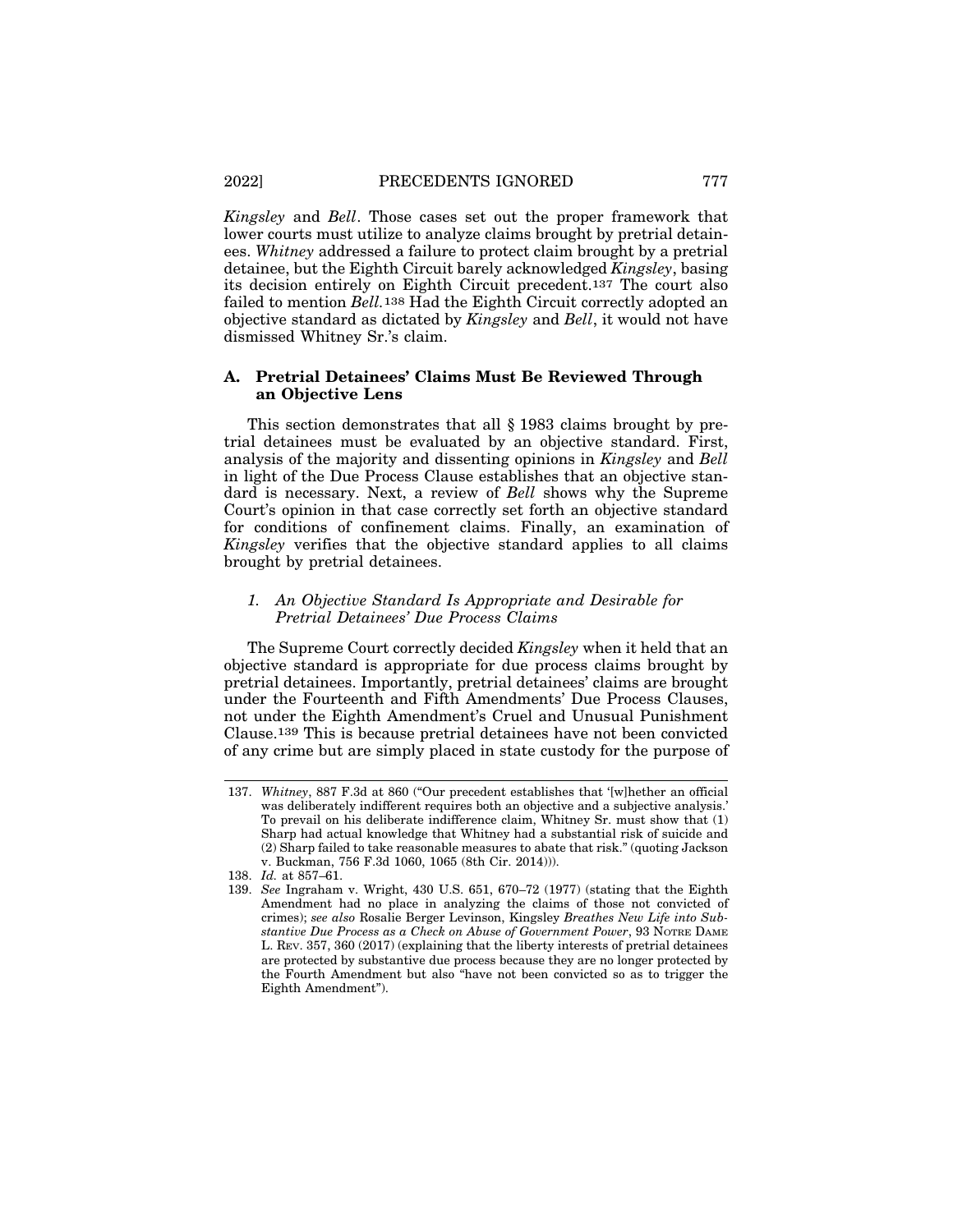ensuring their presence at trial.140 Pretrial detention must be narrowly tailored for this purpose so as to not impinge on the due process rights of detainees.141 As such, individuals may only be placed in pretrial detention upon a finding of probable cause,142 and they may not be subjected to any treatment or conditions that amount to punishment.143

Analysis of due process claims brought by pretrial detainees must be objective. The Due Process Clause focuses on the actual consequences of governmental action, stating that "[n]o State . . . shall *deprive* any person of life, liberty, or property, without due process of law."144 The Clause does not merely prohibit states from *intentionally* depriving individuals of liberty; rather, it prohibits the deprivation of liberty altogether. Thus, any governmental action resulting in the actual deprivation of liberty, including punishment, is unconstitutional.

It is impossible to apply a subjective standard and also honor the Due Process Clause's intent to protect against the deprivation of liberty that punishment prior to conviction represents. Under such a standard, jailers' decisions that functionally result in overly restrictive—or worse yet, inhumane—conditions are permissible so long as the jailer did not impose the condition with the subjective intent to punish. For example, under a subjective standard, a jailer would be permitted to employ the use of "chains and shackles" to ensure a pretrial detainee's presence at trial, despite the availability of better alternative means to achieve this objective.145 Allowing detention facilities to escape liability in such cases simply by pointing to a nonpunitive governmental purpose is wholly ineffective and defies the purpose of the Due Process Clause.

On the other hand, an objective standard both protects detainees from punishment and shields jailers from liability when they act in good faith. This is a function of the fact-specific analysis required to

<sup>140.</sup> *See* Gerstein v. Pugh, 420 U.S. 103, 113–14 (1975); *see also* United States v. Marion, 404 U.S. 307, 320 (1971) (analyzing the rights of pretrial detainees to a speedy trial provision of the Sixth Amendment). For a discussion of the effectuality and constitutionality of pretrial detention for non-dangerous but impoverished individuals, see Samuel R. Wiseman, *Pretrial Detention and the Right To Be Monitored*, 123 YALE L.J. 1344 (2014).

<sup>141.</sup> *See* United States v. Salerno, 481 U.S. 739, 755 (1987) ("In our society liberty is the norm, and detention prior to trial or without trial is the carefully limited exception.").

<sup>142.</sup> *Marion*, 404 U.S. at 320.

<sup>143.</sup> Bell v. Wolfish, 441 U.S. 520, 535 n.16 (1979) ("Due process requires that a pretrial detainee not be punished. A sentenced inmate, on the other hand, may be punished, although that punishment may not be 'cruel and unusual' under the Eighth Amendment.").

<sup>144.</sup> U.S. CONST. amend. XIV, § 1 (emphasis added).

<sup>145.</sup> *Bell*, 441 U.S. at 539 n.20.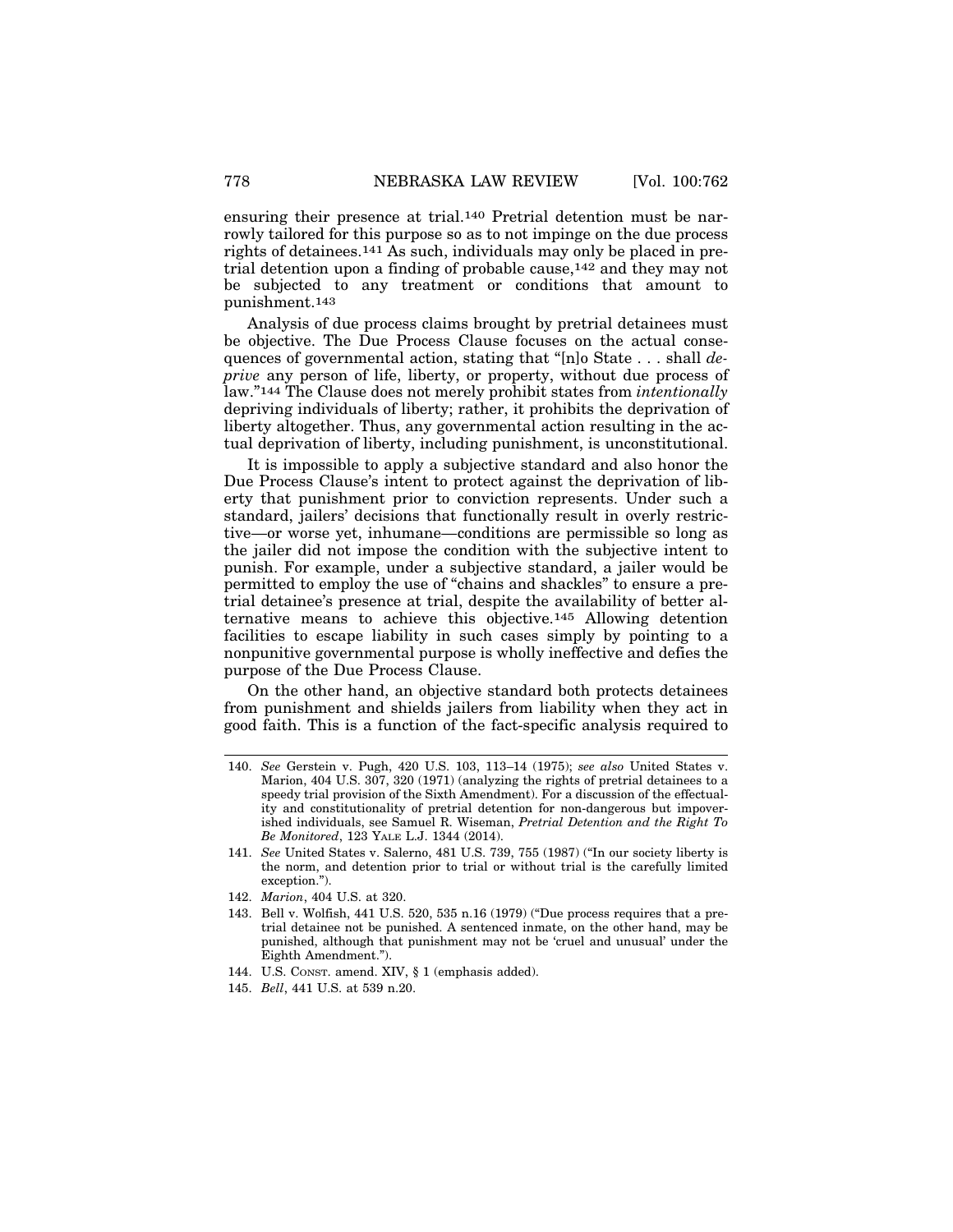determine the objective reasonableness of a particular decision.146 The fact finder must judge whether the imposition of a condition is objectively unreasonable from the perspective of the jailer, based on what the jailer knew at the time and without the benefit of hindsight.147 Thus, it is unlikely that a jailer acting in good faith and with the rights of detainees in mind will be subject to liability. This incentivizes jailers to consider the well-being of detainees when making decisions regarding detention facility conditions. Concededly, this nuanced approach may be more laborious for jurors; however, it is certainly a worthwhile cost to protect the fundamental liberties at stake for pretrial detainees.

#### *2.* Bell *(Correctly) Sets Out an Objective Standard*

In *Bell*, the Supreme Court held that conditions amounting to punishment are those imposed with punitive intent.148 At first glance, it may seem that this makes subjective intent an element of due process claims for pretrial detainees; however, upon a closer reading of the majority's opinion, it is evident that the Court provided both a subjective *and* an objective means for finding punitive intent.149 The subjective means simply requires a finding of "expressed intent to punish on the part of detention facility officials."150 In the absence of such expressed intent, the objective means allows for an inference of punitive intent either if there is no rational, non-punitive purpose for the condition or treatment, or if the restriction is excessive relative to such a purpose.151 Thus, *Bell* does not actually require personal knowledge on the part of a jailer for a conditions of confinement claim because it allows for an inference based on objective findings. This conforms with the formulation of an objective standard, which is one that is based on external factual findings.152

One might question the purpose of Justice Stevens's and Justice Marshall's dissenting opinions if the *Bell* majority were indeed espousing an objective standard. However, such a line of questioning misses the underlying concern in their dissents. Justices Marshall and Stevens did not believe the majority to have adopted a purely subjective standard—they simply opposed the punitive intent requirement

<sup>146.</sup> Kingsley v. Hendrickson, 576 U.S. 389, 397 (2015) (explaining that in order to determine whether a particular use of force is objectively reasonable, the court must conduct an analysis of the particular facts and circumstances in the case).

<sup>147.</sup> *Id.*

<sup>148.</sup> *Bell*, 441 U.S. at 537–38.

<sup>149.</sup> *Id.* at 538.

<sup>150.</sup> *Id.*

<sup>151.</sup> *Id.* at 538–39.

<sup>152.</sup> An objective standard is a "legal standard that is based on conduct and perceptions external to a particular person." *Objective Standard*, BLACK'S LAW DICTION-ARY (10th ed. 2014).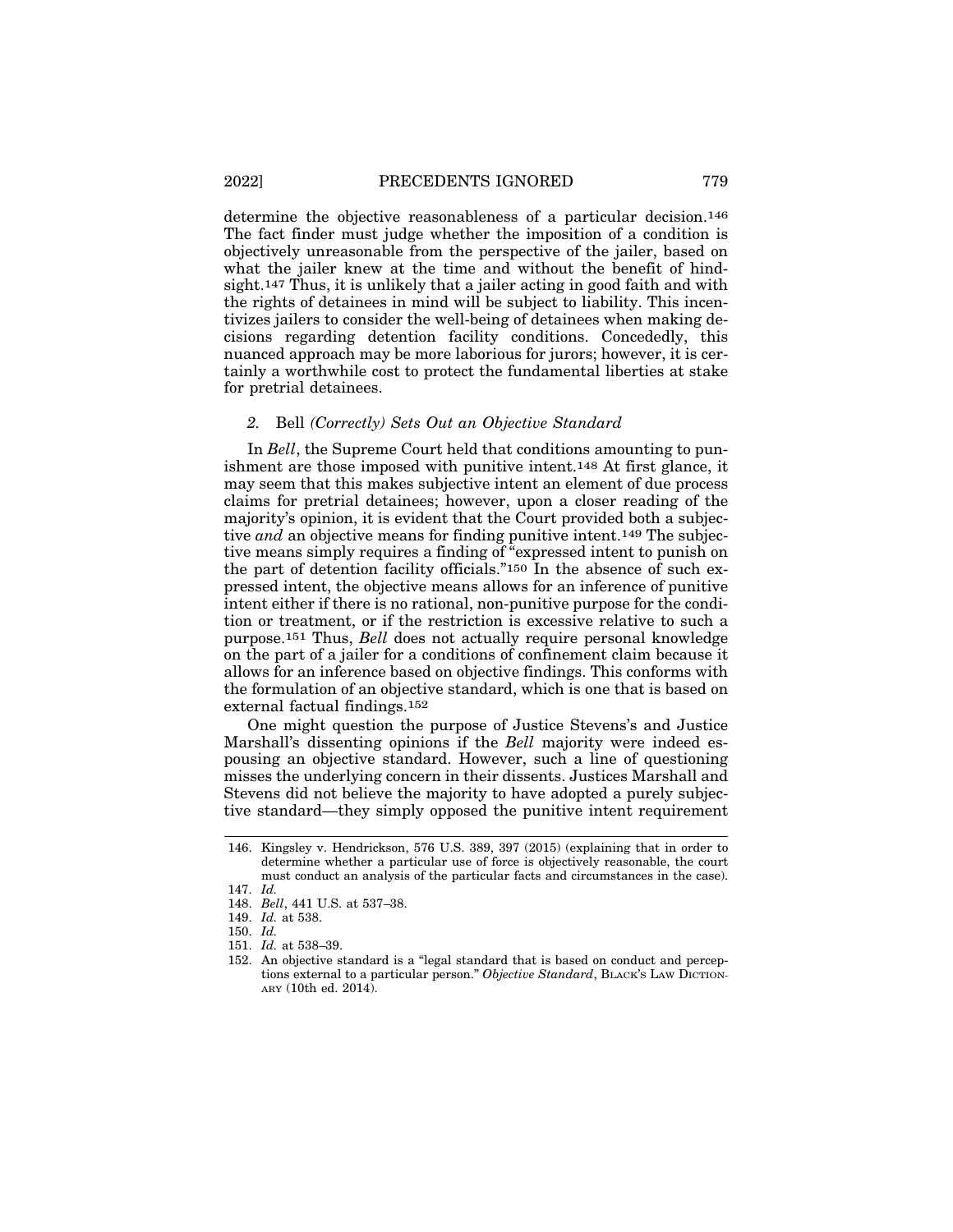because it was not *sufficiently* objective in their view.153 They also believed that the majority had allowed for too much deference to jailers.154 Although Justice Stevens characterized the majority's use of the term "intent" as meaning "subjective intent," he seems to have done this rhetorically to criticize the majority's overemphasis of punitive intent generally.155 Justice Stevens himself conceded that the majority did not disclaim the objective factors in *Mendoza-Martinez*.156 Justice Stevens's main concern was that the ambiguity of the punitive intent language made it misleading in a way that would ultimately result in the lower courts believing that subjective intent is not only sufficient, but necessary for pretrial detainees to prevail on due process claims.157

Because Justice Stevens worried that a punitive intent requirement would be misinterpreted, what he proposed was not so much a different standard but a different *phrasing* of the majority's standard.158 Justice Stevens stated that a particular condition constitutes unconstitutional punishment if it is imposed with the intent to punish159 or if it functionally results in punishment.160 As Justice Stevens explained, determining if a condition essentially amounts to punishment must take into account the historical use of a particular condition as punishment, the application of hyper-restrictive conditions designed for the most violent and dangerous few to all detainees, and the use of overly severe restrictions that serve a comparatively unimportant regulatory purpose.161 Many of these considerations mirror those in the *Mendoza-Martinez* factors, which the majority suggested may serve as guideposts in determining whether a condition amounts to punishment.162 Thus, Justice Stevens's standard is very similar, if not effectively the same as that of the majority.

Even if Justices Stevens and Marshall perceived the majority as endorsing too subjective a standard, their perception does not detract from the fact that the majority ultimately utilized objective criteria to

<sup>153.</sup> *Bell*, 441 U.S. at 563 (Marshall, J., dissenting); *id.* at 579 (Stevens, J., dissenting).

<sup>154.</sup> *Id.* at 563, 568 (Marshall, J., dissenting); *id.* at 584, 593–96 (Stevens, J., dissenting).

<sup>155.</sup> *Id.* at 585 (Stevens, J., dissenting).

<sup>156.</sup> *Id.* at 587.

<sup>157.</sup> *Id.* at 585–86.

<sup>158.</sup> *Id.* at 583–84, 585–86.

<sup>159.</sup> *See id.* at 585–86 ("[A] subjective intent may provide a sufficient reason for finding that punishment has been inflicted . . . .").

<sup>160.</sup> *See id.* at 583–84 ("Nor can [a pretrial detainee] be subject . . . to onerous restraints that might properly be considered regulatory with respect to particularly obstreperous or dangerous arrestees. . . . For [a non-violent pretrial detainee], such treatment amounts to punishment.").

<sup>161.</sup> *See id.* at 588.

<sup>162.</sup> *See id.* at 538 (majority opinion).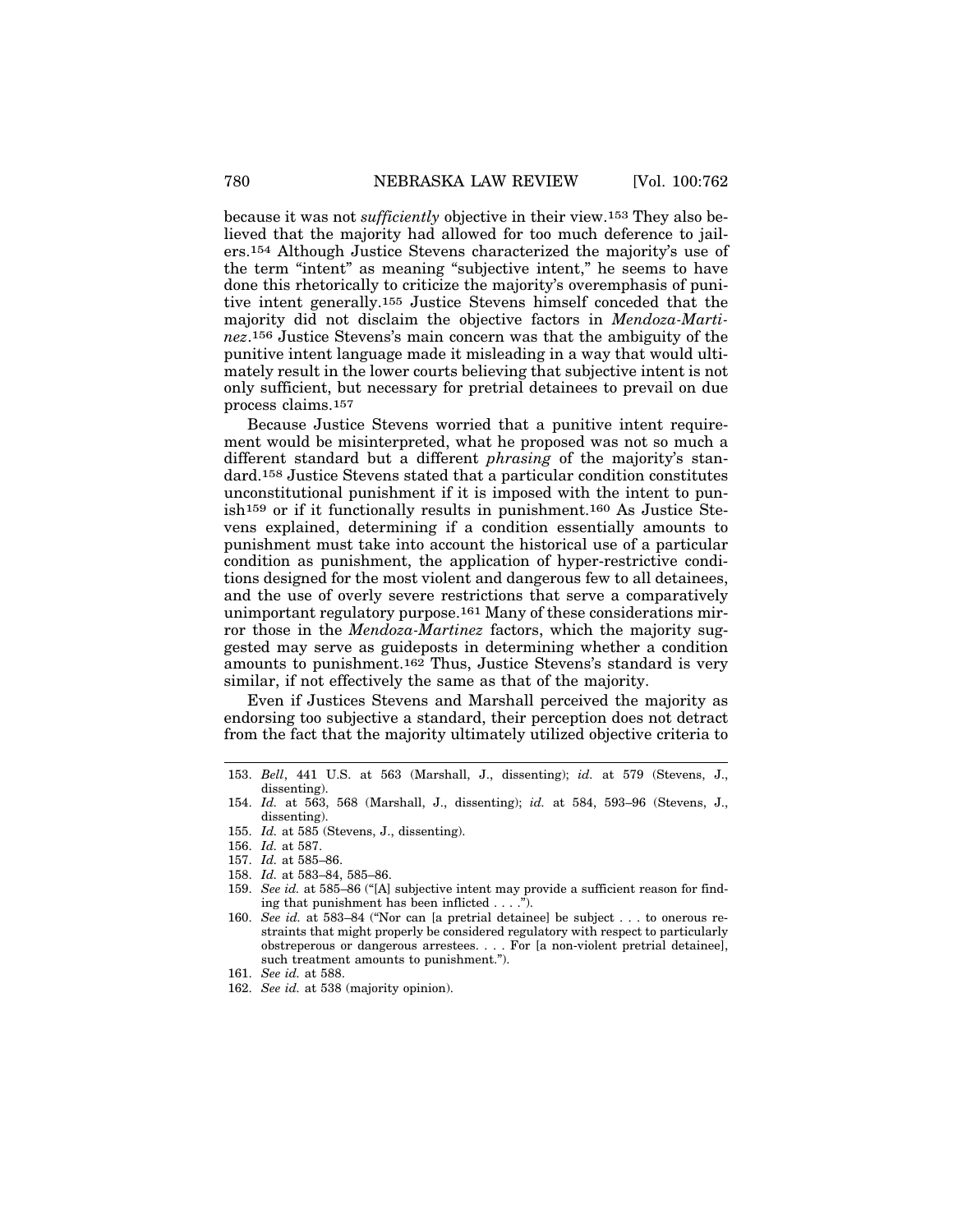conduct its factual analysis in *Bell*.163 In assessing the detainees' claim that double-bunking164 violated their due process rights, the Court considered the size of the jail cells, the period of time detainees must actually spend in their jail cells, the types of amenities available to detainees, and the availability of privacy.165 If the majority's standard had been purely subjective, its analysis would have begun and ended with the fact that there was no indication that the jailer's subjective intent in imposing the challenged conditions was punitive in nature. However, the majority never even mentioned the jailer's subjective intent in its factual analysis.166 Indeed, through its subsequent application of *Bell* in several cases, the Supreme Court confirmed that the focus on punitive intent in *Bell* did not create a subjective intent requirement.167

## *3.* Kingsley *Requires an Objective Analysis of Use of Force Claims and Conditions of Confinement Claims*

Logic dictates that conditions of confinement claims brought by pretrial detainees be reviewed by an objective standard. In *Kingsley*, the Supreme Court confirmed that the *Bell* standard is an objective one. Additionally, the Court made the objective standard uniformly applicable to all claims brought by pretrial detainees by expanding application of the standard set out in *Bell* to use of force claims. Because conditions of confinement claims were already governed by the *Bell* objective standard, the Court did not have to explicitly state that the standard used in *Kingsley* was to apply to conditions of confinement claims.

It would make little sense to apply an objective standard to use of force claims but not to conditions of confinement claims under *Kingsley*. After all, the Court relied almost entirely on *Bell*, a *conditions of confinement case*, to reach its conclusion on the use of force claim in *Kingsley*.168 In justifying its decision, the Court pointed out that an objective standard is "consistent with our precedent."169 Even Justice Scalia acknowledged in his dissent that *Bell* set out an objective

<sup>163.</sup> *Id.* at 541–43.

<sup>164. &</sup>quot;Double-bunking" is the practice of housing two confined individuals in a single cell designed for single-occupancy through the provision of a bunkbed. *See id.* at 520.

<sup>165.</sup> *Id.* at 541–43.

<sup>166.</sup> *Id.*

<sup>167.</sup> *See* Block v. Rutherford, 468 U. S. 576, 585–86 (1984) (where there was no expressed punitive intent, the Court evaluated whether a detention facility's policy was reasonably related to legitimate governmental objectives and whether it appeared excessive in relation to that objective); Schall v. Martin, 467 U. S. 253, 269–71 (1984).

<sup>168.</sup> Kingsley v. Hendrickson, 576 U.S. 389, 398 (2015).

<sup>169.</sup> *Id.* at 397.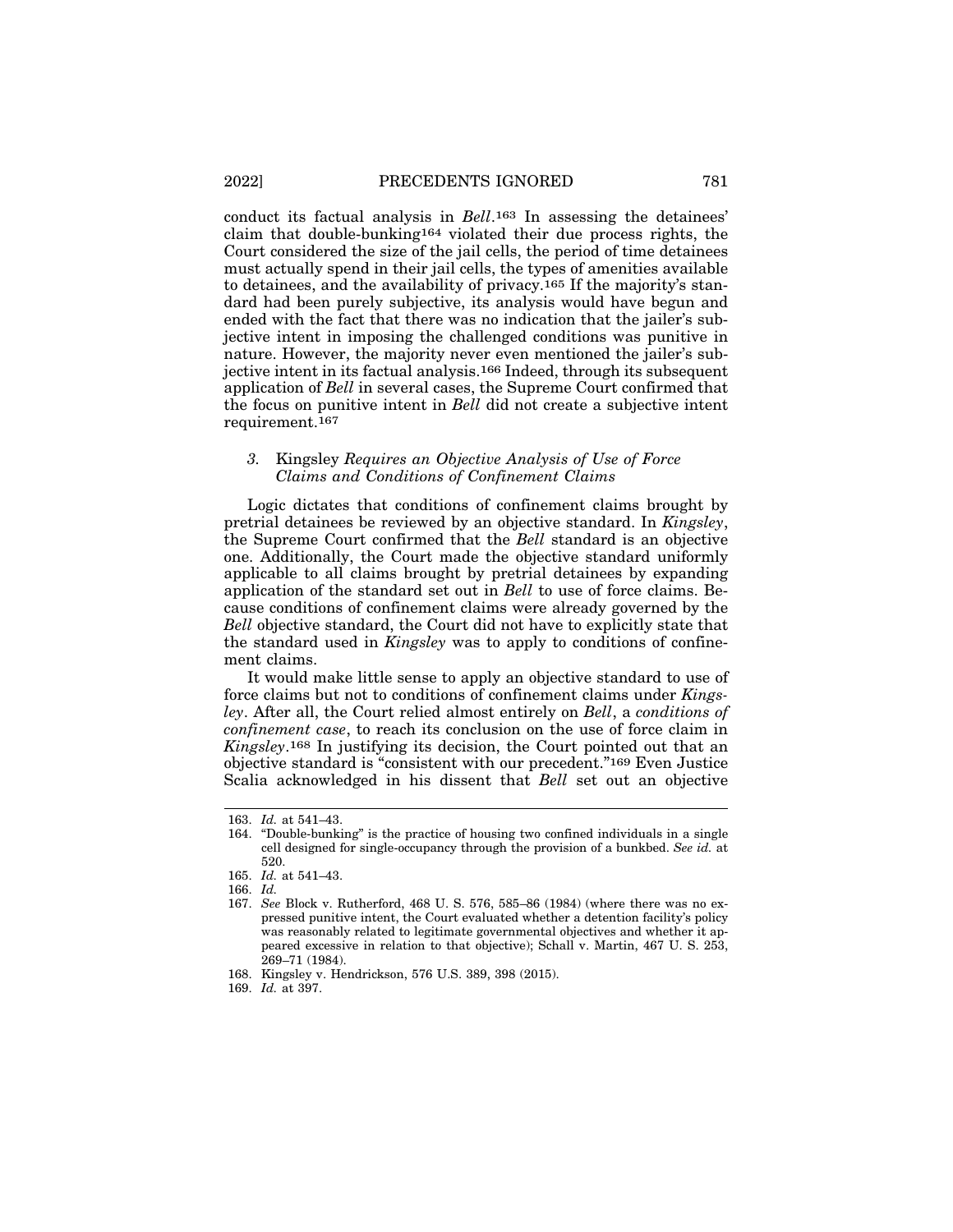means of inferring punitive intent on the part of jailers in conditions of confinement claims.170 In fact, he argued that an objective standard is better suited for conditions of confinement cases than use of force cases.171 Additionally, as the Ninth Circuit pointed out,172 the general language of the *Kingsley* opinion indicates that its framework was not meant to be confined to use of force claims.173 In first describing the "rationally related" inference, *Kingsley* referred to "challenged governmental action" generally.174 Thus, *Kingsley* and *Bell* require objective review of both use of force and conditions of confinement cases.

## **B. The Eighth Circuit Improperly Disregarded** *Kingsley***'s Application to** *Whitney*

The Eighth Circuit erred when it failed to follow directly applicable Supreme Court precedent in *Whitney*. Its reliance on distinguishing *Kingsley* as an excessive force case is at best superficial and at worst a pretextual reason presented to escape application of clear precedent. This error had grievous implications on Whitney Sr.'s case—if the court had correctly applied an objective standard in *Whitney*, it would have found in favor of Whitney Sr. Instead, the Eighth Circuit referred to its own precedent and applied the subjective deliberate indifference standard of the Eighth Amendment to a claim brought under the Fourteenth Amendment.175 As established above, it is inappropriate to review the claims of pretrial detainees under an Eighth Amendment framework.

# **C. Application of** *Kingsley***'s Objective Standard to the Facts of** *Whitney*

The district court found that Whitney Sr. failed to state a claim upon which relief could be granted because he did not allege that Sharp had personal knowledge of Whitney Jr.'s suicidal ideation or knowledge that he was actively hanging himself.176 Because the court found that Sharp had not violated Whitney Jr.'s constitutional rights, the claim against the city was also dismissed.177 The court utilized a subjective deliberate indifference standard, which requires a finding

<sup>170.</sup> *Id.* at 405 (Scalia, J., dissenting).

<sup>171.</sup> *Id.* at 406.

<sup>172.</sup> Castro v. County of Los Angeles, 833 F.3d 1060, 1070 (9th Cir. 2016).

<sup>173.</sup> *Kingsley*, 576 U.S. at 398.

<sup>174.</sup> *Id.*

<sup>175.</sup> Whitney v. City of St. Louis, 887 F.3d 857, 860 (8th Cir. 2018) ("Our precedent establishes that '[w]hether an official was deliberately indifferent requires both an objective and a subjective analysis.'" (quoting Jackson v. Buckman, 756 F.3d 1060, 1065 (8th Cir. 2014) (alteration in original) (footnote omitted))).

<sup>176.</sup> *Id.*

<sup>177.</sup> *Id.* at 860–61.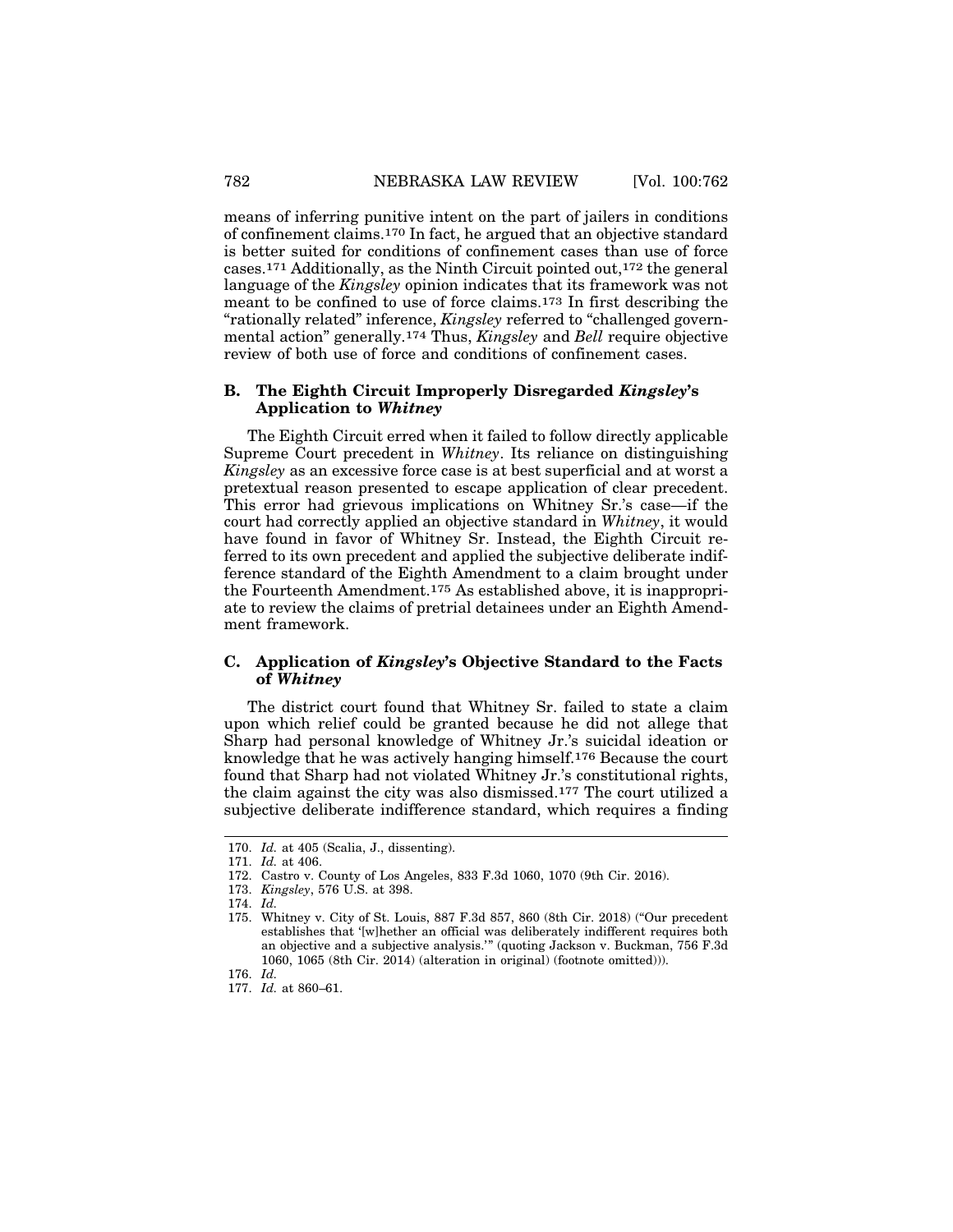that the jailer had actual knowledge of a high risk of harm.178 This is inappropriate, as the "deliberate indifference standard" governs conditions of confinement claims brought by convicted *prisoners*, not pretrial detainees. The court should have instead adopted an objective standard.

The Eighth Circuit could have formulated its own test under *Kingsley*, or it could have simply employed the test put forth by the Ninth Circuit in *Castro*.179 Under the *Castro* test, the elements of a failure to protect claim are as follows:

(1) The defendant made an intentional decision with respect to the conditions under which the plaintiff was confined;

(2) Those conditions put the plaintiff at substantial risk of suffering serious harm;

(3) The defendant did not take reasonable available measures to abate that risk, even though a reasonable officer in the circumstances would have appreciated the high degree of risk involved—making the consequences of the defendant's conduct obvious; and

4) By not taking such measures, the defendant caused the plaintiff's injuries.180

Under the suggested approach, Whitney Sr.'s complaint likely would have survived the motion to dismiss because Whitney Sr. would not have had to provide facts that, if true, established Sharp was personally aware that Whitney Jr. was suicidal or that he was hanging himself.181 Rather, Whitney Sr.'s allegations that Sharp failed to properly monitor Whitney Jr., give sufficient medical attention to his serious mental health condition, and "timely intervene to rescue Whitney while he was hanging himself"182 would have been enough.183 Further, since this would have been sufficient to state a constitutional violation claim against Sharp, Whitney Sr.'s claim against the city also would have survived the motion to dismiss.

# V. CONCLUSION

The Supreme Court, through various precedents, has set out an objective standard that lower courts must apply when evaluating the § 1983 lawsuits of pretrial detainees. In *Bell*, the Court initially set forth this objective standard, and in *Kingsley*, it confirmed that the standard applied to all claims brought by pretrial detainees. Thus, the

<sup>178.</sup> *Id.*

<sup>179.</sup> Castro v. County of Los Angeles, 833 F.3d 1060, 1071 (9th Cir. 2016); *see also* Berger Levinson, *supra* note 139, at 386–87 (2017) (suggesting that courts adopt *Castro*'s approach to evaluating failure to protect from suicide claims).

<sup>180.</sup> *Castro*, 833 F.3d at 1071 (footnote omitted).

<sup>181.</sup> To survive a 12(b)(6) motion to dismiss, the complaint simply must *allege* facts, if accepted as true, that would establish a claim. Ashcroft v. Iqbal, 556 U.S. 662, 678 (2009). The complaint need not prove the facts alleged. *See id.*

<sup>182.</sup> Whitney v. City of St. Louis, 887 F.3d 857, 859 (8th Cir. 2018).

<sup>183.</sup> *Id.* at 859 & n.3.